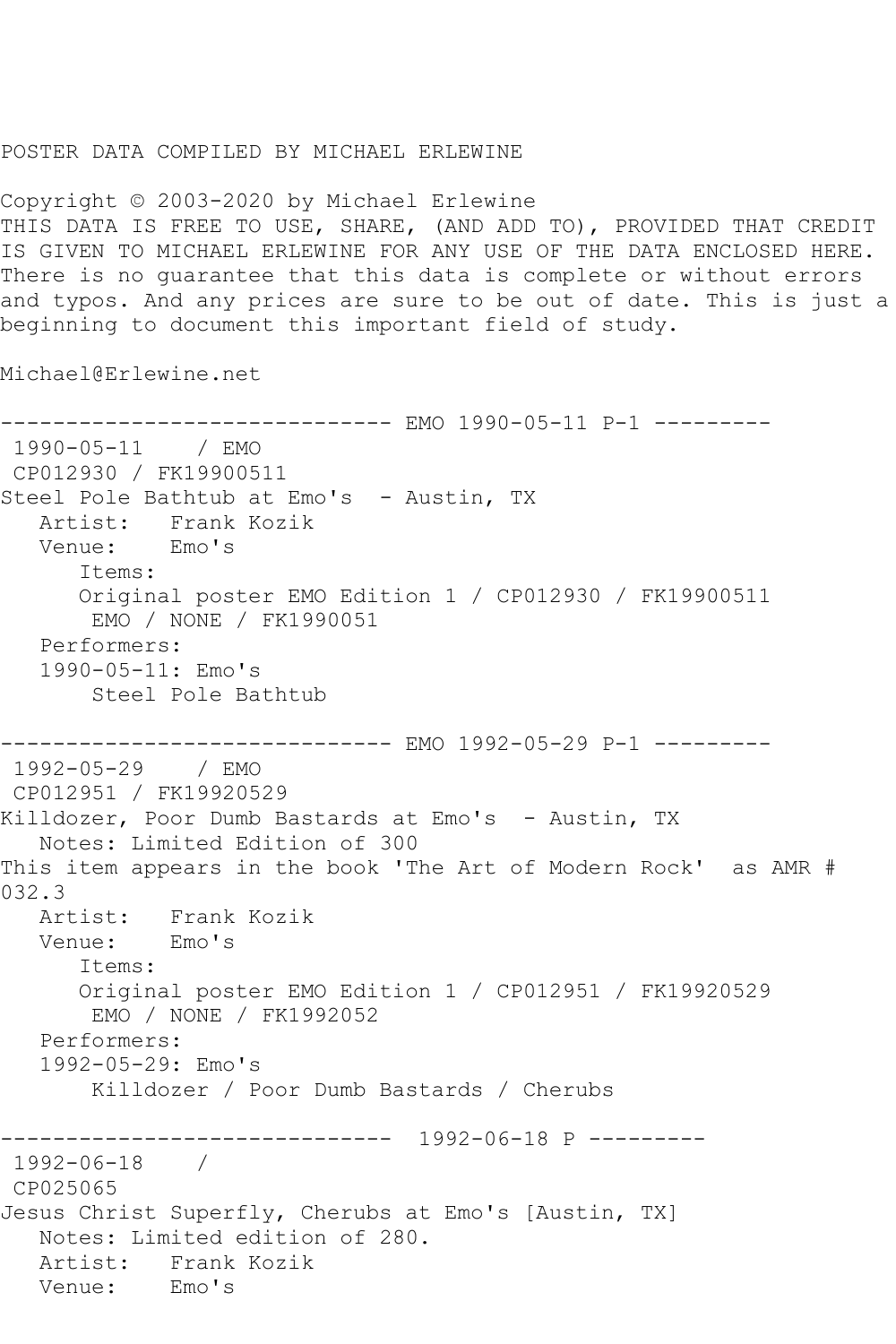Items: Original poster / CP025065 (11-1/4 x 35) Price: 50.00 Original poster / CP061321 / CP061321 (11-1/4 x 35) Notes: Limited Edition of 280 Price: 50.00 Performers: 1992-06-18: Emo's Jesus Christ Superfly / Cherubs ------------------------------ 1992-08-07 P --------- 1992-08-07 / CP061328 / CP061328 Steel Pole Bathtub, Iowa Beef Experience at Emo's [Austin, TX] Notes: Limited edition of 280. Artist: Frank Kozik Venue: Emo's Items: Original poster / CP061328 / CP061328 (11-1/4 x 35) Notes: Limited Edition of 280 Price: 50.00 Performers: 1992-08-07: Emo's Steel Pole Bathtub / Iowa Beef Experience / Blister ------------------------------ 1992-08-16 P --------- 1992-08-16 / CP061329 / CP061329 Jesus Christ Super Fly, Chain Drive at Emo's [Austin, TX] Notes: Limited edition of 200. Benefit: Spanky's Birthday Party Artist: Frank Kozik Venue: Emo's Items: Original poster / CP061329 / CP061329 (11-1/4 x 35) Notes: Limited Edition of 200 Price: 50.00 Performers: 1992-08-16: Emo's Jesus Christ Super Fly / Chain Drive / Cherubs / Unicorn Magic ------------------------------ 1992-09-25 P --------- 1992-09-25 / CP061300 / CP061300 360's, Methatone at Emo's [Austin, TX] Notes: Limited edition of 300.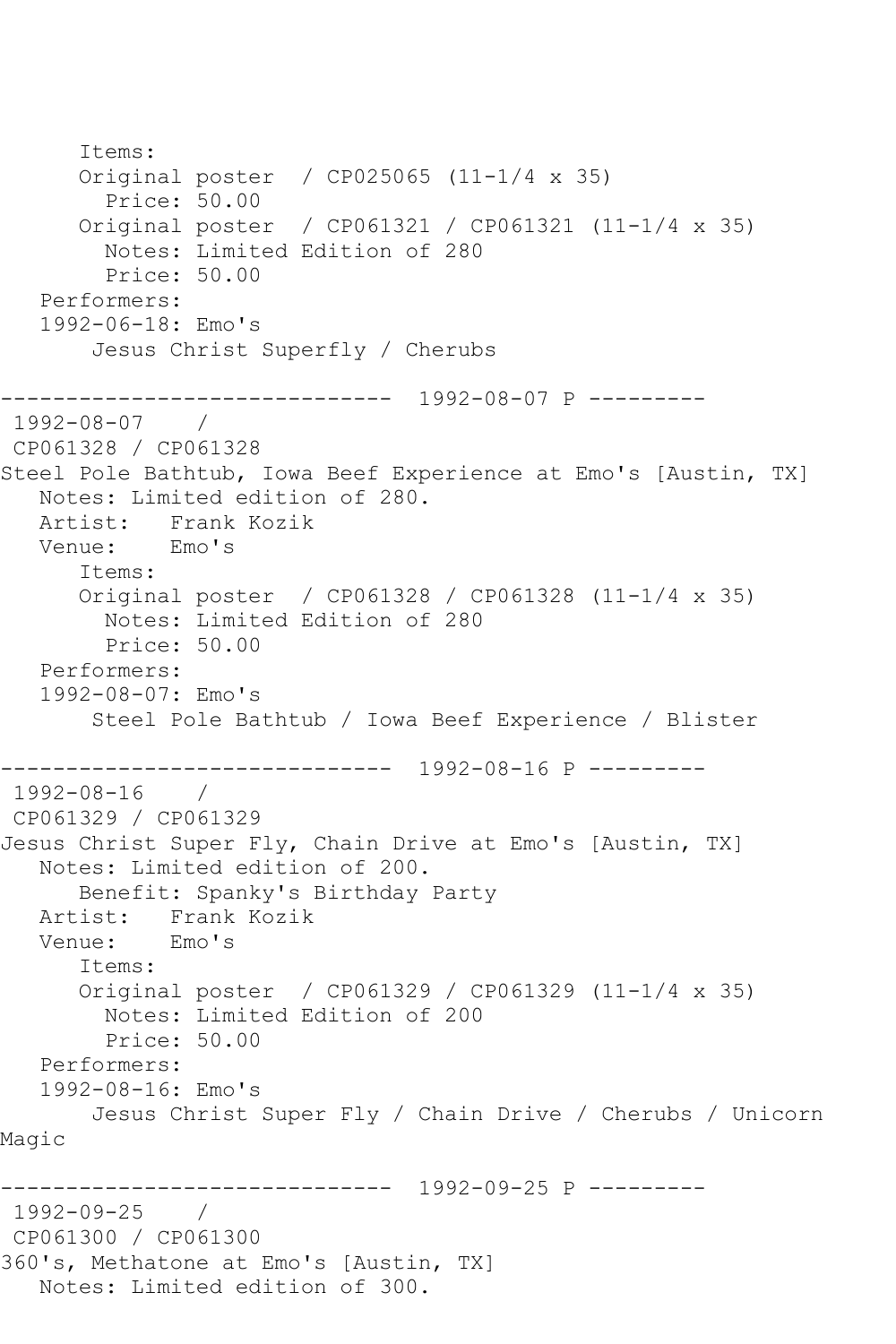Artist: Frank Kozik<br>Venue: Emo's Venue: Items: Original poster / CP061300 / CP061300 (17-1/2 x 22-1/2) Notes: Limited Edition of 300 Price: 50.00 Performers: 1992-09-25: Emo's 360's / Methatone / 700 Miles ------------------------------ EMO 1992-10-17 P --------- 1992-10-17 / EMO CP025093 / CP025093 Bad Livers at Emo's - Austin, TX Venue: Emo's Items: Original poster EMO / CP025093 / CP025093 Performers: 1992-10-17: Emo's Bad Livers ------------------------------ 1992-10-17 P --------- 1992-10-17 / CP061330 / CP061330 Bad Livers, Wool at Emo's [Austin, TX] Notes: Limited edition of 500. Artist: Frank Kozik<br>Venue: Emo's Venue: Items: Original poster / CP061330 / CP061330 (11-1/4 x 35) Notes: Limited Edition of 500 Price: 50.00 Performers: 1992-10-17: Emo's Bad Livers / Wool ------------------------------ 1992-11-05 P --------- 1992-11-05 / CP061297 / CP061297 Surgery, Purvis at Emo's [Austin, TX] Notes: Limited edition of 450. Artist: Frank Kozik Venue: Emo's Items: Original poster / CP061297 / CP061297 (17-1/2 x 22-1/2) Notes: Limited Edition of 450 Price: 50.00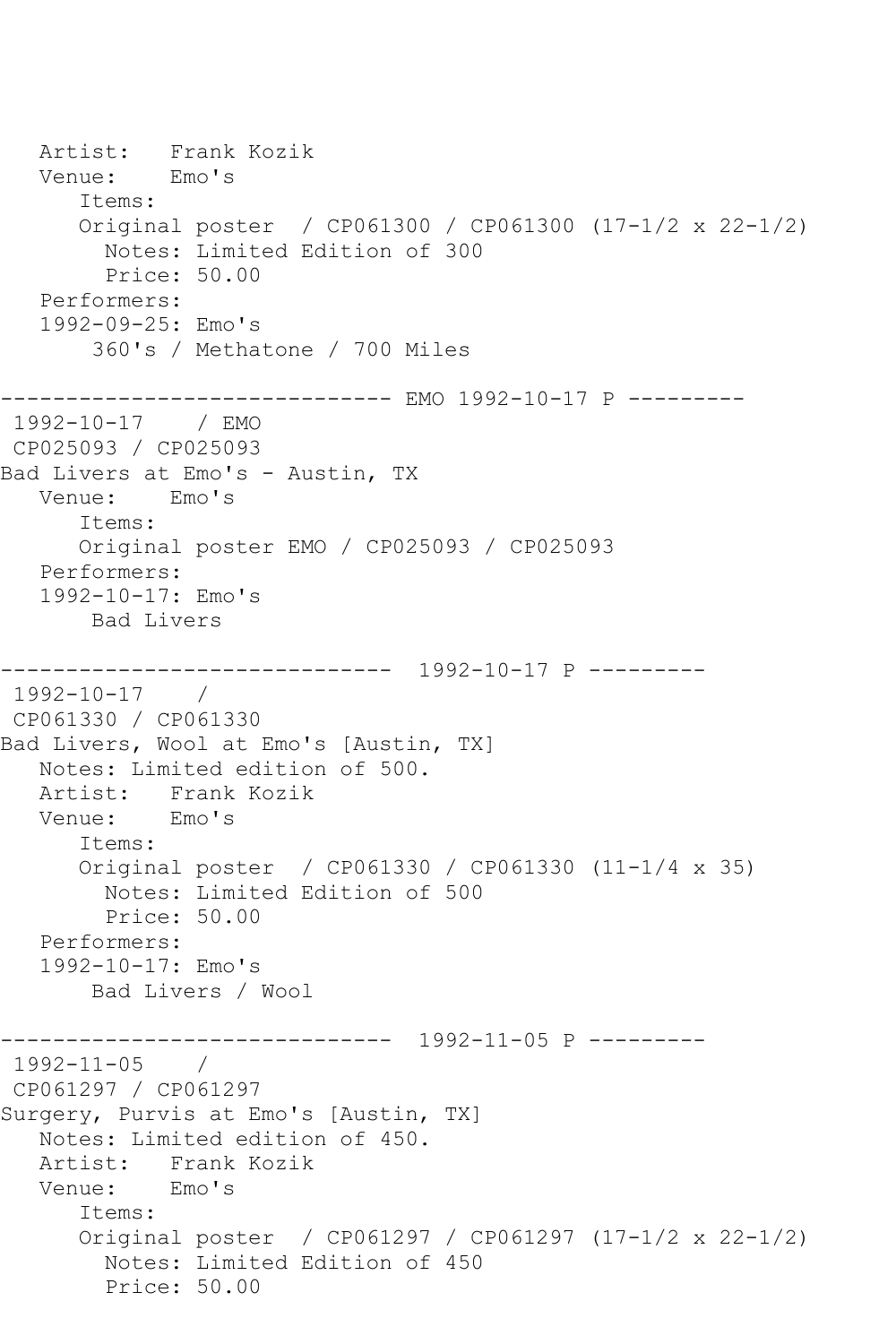Performers: 1992-11-05: Emo's Surgery / Purvis 1992-11-06: Surgery / Purvis / Crust ------------------------------ 1992-11-20 P --------- 1992-11-20 / CP061333 / CP061333 Jesus Lizard, Jon Spencer Blues Explosion at Emo's [Austin, TX] Notes: Limited edition of 480. Artist: Frank Kozik<br>Venue: Emo's Venue: Items: Original poster / CP061333 / CP061333 (11-1/4 x 35) Notes: Limited Edition of 480 Price: 75.00 Performers: 1992-11-20: Emo's Jesus Lizard / Jon Spencer Blues Explosion ------------------------------ 1993-01-08 P --------- 1993-01-08 / CP061261 / CP061261 Fluid, Sugar Shack at Emo's [Austin, TX] Notes: Limited edition of 500. Benefit: Third Anniversary Fest Artist: Frank Kozik Venue: Emo's Items: Original poster / CP061261 / CP061261 (22-1/2 x 35) Notes: Limited Edition of 500 Price: 7.50 Performers: 1993-01-08: Emo's Fluid / Sugar Shack 1993-01-09: ------------------------------ 1993-03-17 P --------- 1993-03-17 / CP061336 / CP061336 Jesus Christ Superfly, Moist Fist at Emo's [Austin, TX] Notes: Limited edition of 500. Artist: Frank Kozik<br>Venue: Emo's Venue: Promoter: Rise Records Items: Original poster / CP061336 / CP061336 (11-1/4 x 35)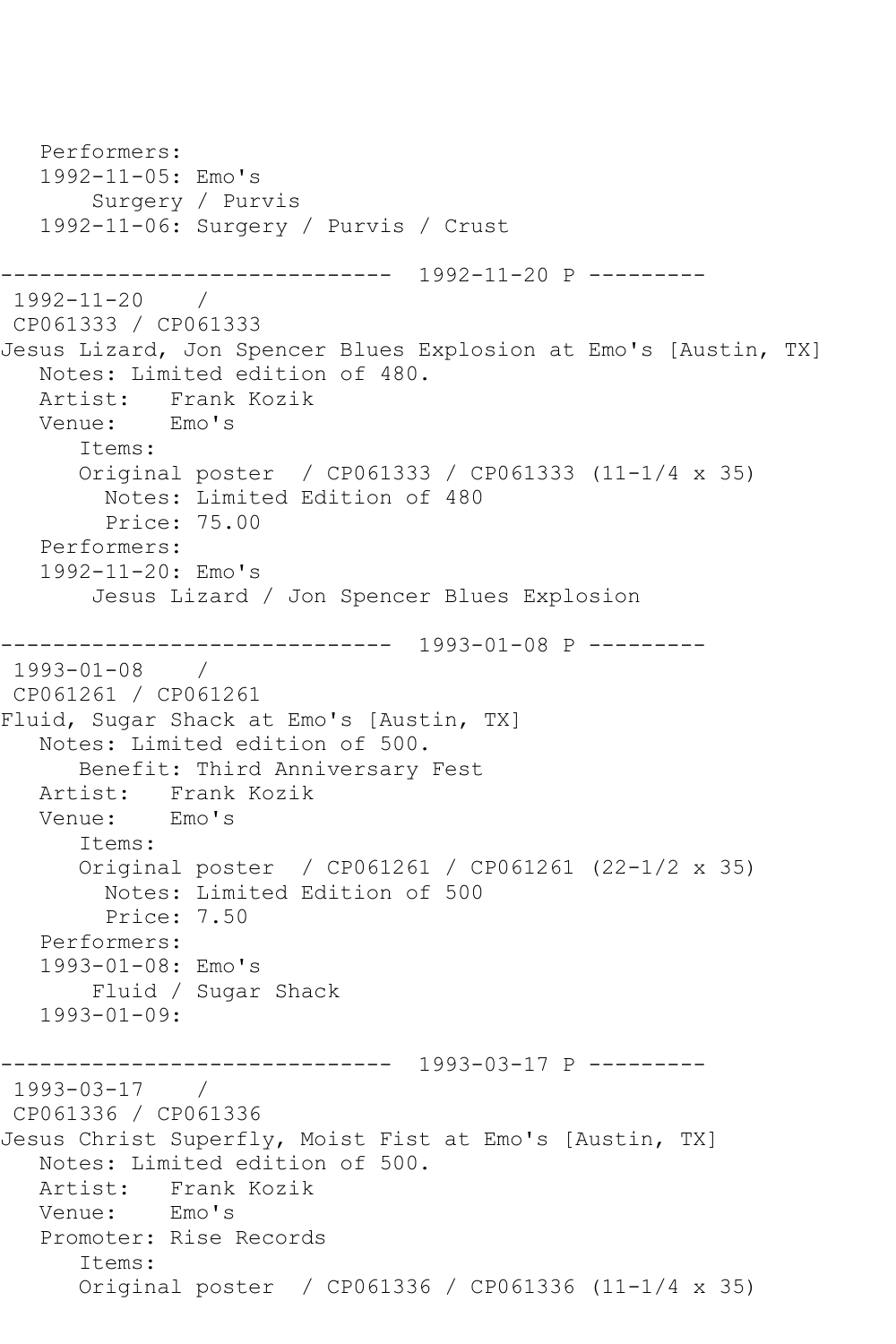Notes: Limited Edition of 500 Price: 50.00 Performers: 1993-03-17: Emo's Jesus Christ Superfly / Moist Fist / Unicorn Magic / Stretford / Dumpster Juice ------------------------------ EMO 1993-04-23 P --------- 1993-04-23 / EMO CP030625 / NM10574 7 Year Bitch, Silverfish at Emo's - Austin, TX Venue: Emo's Items: Original poster EMO / CP030625 / NM10574 (12 x 17-1/2) Performers: 1993-04-23: Emo's 7 Year Bitch / Silverfish ------------------------------ 1993-05-11 P --------- 1993-05-11 / CP061338 / CP061338 Steel Pole Bathtub, Rabbit Stew at Emo's [Austin, TX] Notes: Limited edition of 320. Artist: Frank Kozik Venue: Emo's Items: Original poster / CP061338 / CP061338 (11-1/4 x 35) Notes: Limited Edition of 320 Price: 75.00 Performers: 1993-05-11: Emo's Steel Pole Bathtub / Rabbit Stew / Motherfucker 1993-05-13: ------------------------------ 1993-05-18 P --------- 1993-05-18 / CP061248 / CP061248 Surgery, Stool Sample at Emo's [Austin, TX] Notes: Limited edition of 550. Artist: Frank Kozik Venue: Emo's Items: Original poster / CP061248 / CP061248 (22-1/2 x 35) Notes: Limited Edition of 550 Price: 200.00 Performers: 1993-05-18: Emo's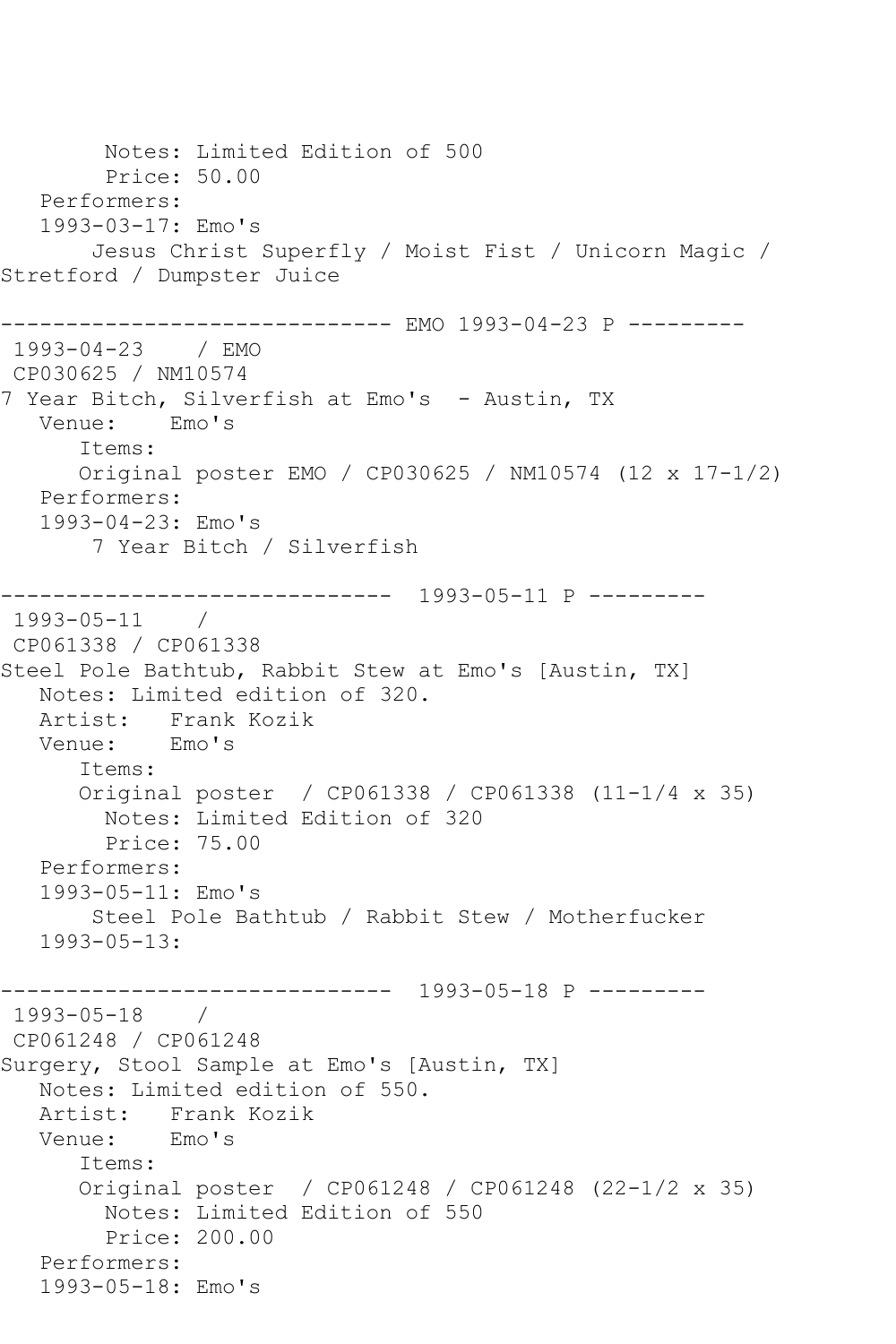Surgery / Stool Sample 1993-05-20: Surgery / Lithium X mas / Stool Sample ------------------------------ 1993-07-15 P --------- 1993-07-15 / CP700120 Tar, Arcwelder at Orbit Room Notes: Silscreen, 100 signed and numbered. Artist: Lindsey Kuhn<br>Venue: Orbit Room Orbit Room Items: Original poster / CP700120 (11-1/2 x 35) Price: 50.00 Performers: 1993-07-15 1993-07-17: Orbit Room Emo's Emo's Houston Tar / Arcwelder ------------------------------ 1993-08-14 P --------- 1993-08-14 / CP061244 / CP061244 Urge Overkill, Walt Mink at Emo's [Austin, TX] Notes: Limited edition of 500. Artist: Frank Kozik<br>Venue: Emo's Venue: Items: Original poster / CP061244 / CP061244 (22-1/2 x 35) Notes: Limited Edition of 500 Price: 100.00 Performers: 1993-08-14: Emo's Urge Overkill / Walt Mink -------------- 1993-10-04 ----------1993-10-04 / CP700122 Lunachicks, pork at Emo's [Austin, TX] Notes: Silkscreen, signed and numbered edition of 100. Artist: Lindsey Kuhn Venue: Emo's Items: / CP700122 (11 x 35) Price: 35.00 Performers: 1993-10-04: Emo's Lunachicks / pork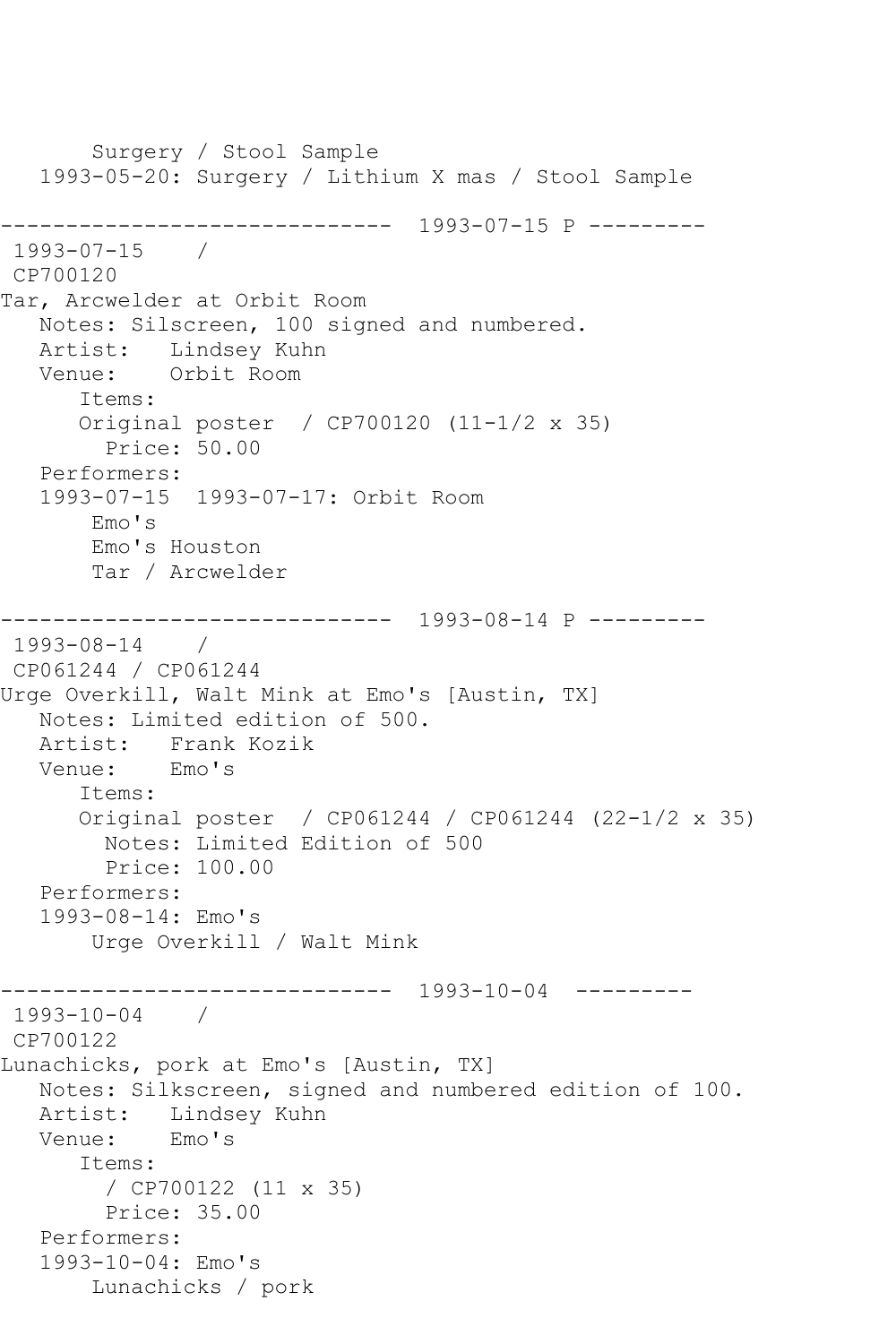------------------------------ 1994-06-01 P --------- 1994-06-01 / CP700124 Drive Like Jehu, Tanner at Emo's [Austin, TX] Notes: 100 silkscreens, signed and numbered. Artist: Lindsey Kuhn<br>Venue: Emo's Venue: Items: Original poster / CP700124 (18 x 22-1/2) Price: 50.00 Performers: 1994-06-01: Emo's Drive Like Jehu / Tanner / Sasquatch 2000 ------------------------------ EMO 1994-06-17 P --------- 1994-06-17 / EMO CP031025 / NM10974 Neurosis, Spore at Emo's - Austin, TX Venue: Emo's Items: Original poster EMO / CP031025 / NM10974 (11 x 30) Performers: 1994-06-17: Emo's Neurosis / Spore / Crown Roast ------------------------------ 1994-06-18 P --------- 1994-06-18 / CP061381 Supersuckers, New Bomb Turks at Emo's [Austin, TX] Artist: Lindesy Kuhn Venue: Emo's Items: Original poster / CP061381 / CP061381 (17-1/2 x 22-1/2) Performers: 1994-06-18: Emo's Supersuckers / New Bomb Turks / Putters ------------------------------ EMO 1994-07-08 P --------- 1994-07-08 / EMO CP030626 / NM10575 7 Year Bitch, Loudspeaker at Emo's - Austin, TX Venue: Emo's Items: Original poster EMO / CP030626 / NM10575 (22-1/2 x 17-1/2) Performers: 1994-07-08: Emo's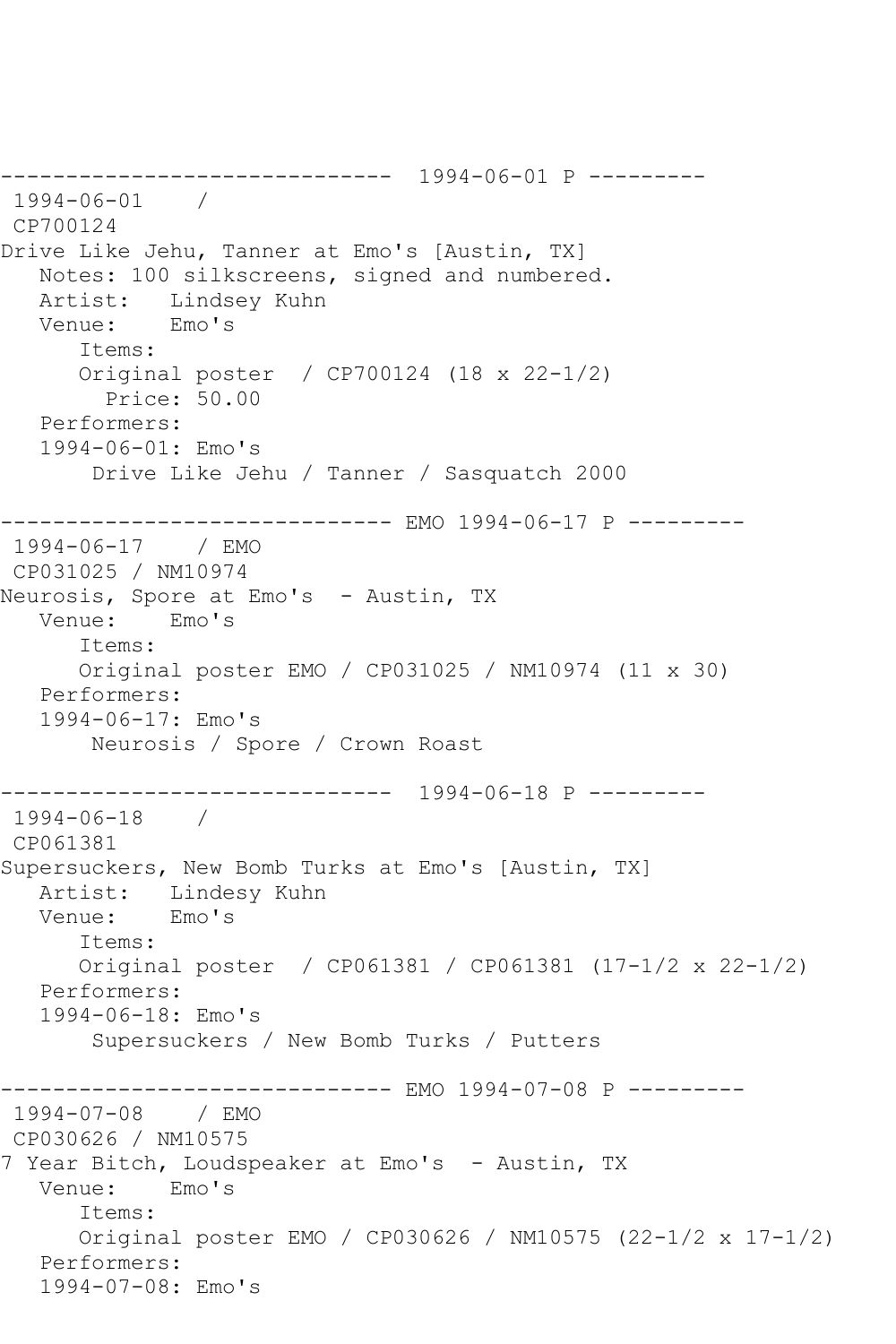7 Year Bitch / Loudspeaker / Today Is the Day / Guzzard ------------------------------ 1994-11-26 P --------- 1994-11-26 / CP061380 Cocknoose, Deadbolt at Emo's [Austin, TX] Artist: Lindesy Kuhn<br>Venue: Emo's Venue: Items: Original poster / CP061380 / CP061380 (17 x 19) Performers: 1994-11-26: Emo's Cocknoose / Deadbolt / Kill Creek / Buzzcrusher ------------------------------ 1994-12-31 P --------- 1994-12-31 / CP700620 / CP700620 Gay Sportcasters, Fuckemo's at Emo's [Austin, TX] Notes: Limited Edition of 5 This item appears in the book 'The Art of Modern Rock' as AMR # 130.3 Artist: Lindsey Kuhn Venue: Emo's Items: Original poster / CP700620 / CP700620 (35 x 23) Performers: 1994-12-31: Emo's Gay Sportcasters / Fuckemo's / Jesus Christ Superfly / Double Door Veruca Salt / Loud Lucy / Triple Fast Action / Fig Dish / DJ Wes Kidd ------------------------------ 1995-06-08 P ---------  $1995 - 06 - 08$ CP060310 / CP060310 Super Nova, Noodles at Emo's - Austin, TX Notes: This item appears in the book 'The Art of Modern Rock' as AMR # 035.1 Artist: Lindsey Kuhn<br>Venue: Emo's Venue: Items: Original poster / CP060310 / CP060310 (18 x 22-3/4) Performers: 1995-06-08: Emo's Super Nova / Noodles / Altamount 69 ------------------------------ EMO 1995-12-09 P ---------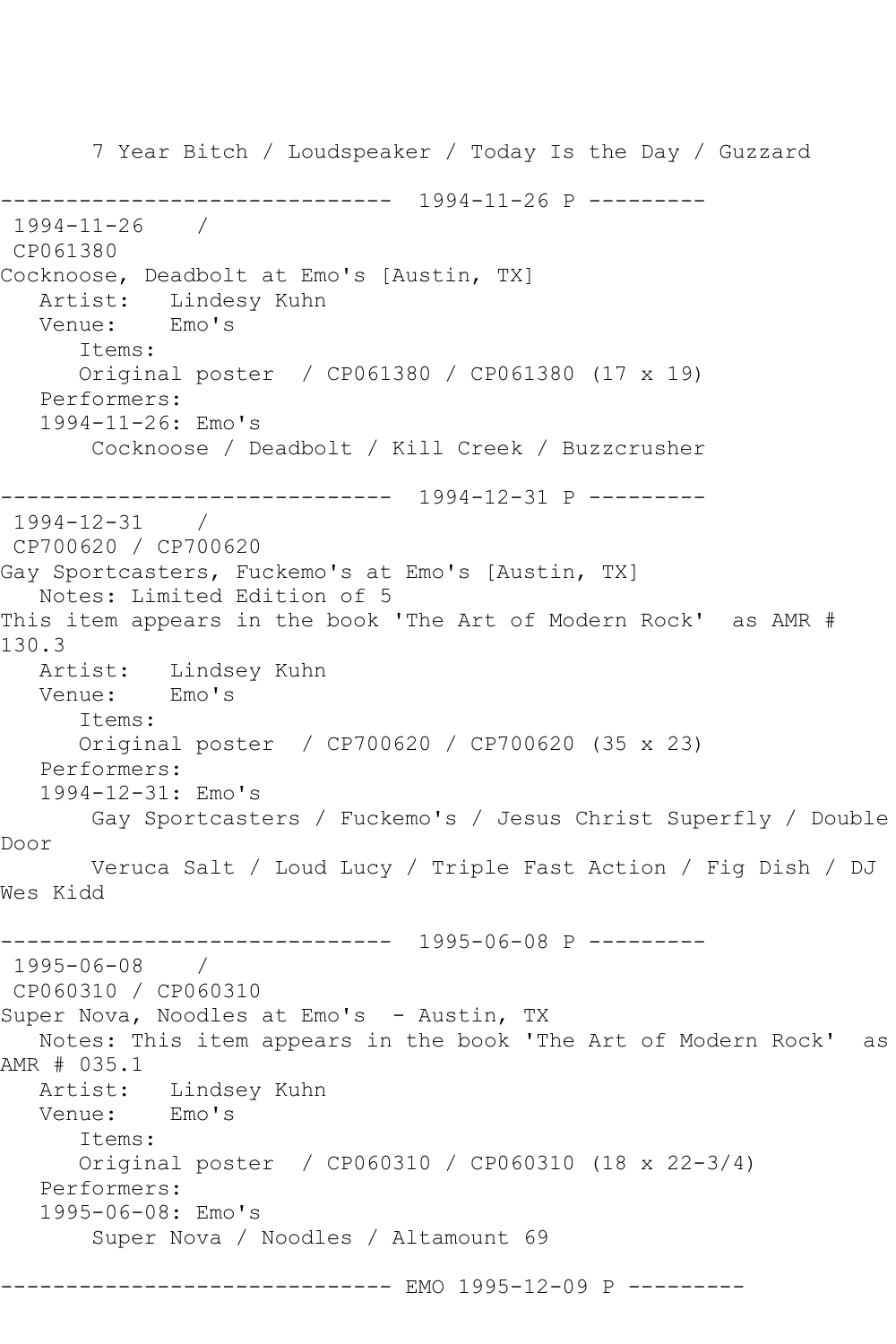1995-12-09 / EMO CP030599 / NM10548 Boss Hog at Emo's – Austin, TX Artist: Frank Kozik<br>Venue: Emo's Venue: Items: Original poster EMO / CP030599 / NM10548 (22 diamater) Performers: 1995-12-09: Emo's Boss Hog ------------------------------ 1996-08-03 P --------- 1996-08-03 / CP701250 / CP701250 Ed Hall, Sangre de Toro at Emo's [Austin, TX] Notes: This item appears in the book 'The Art of Modern Rock' as AMR # 399.4<br>: Artist Matt Brinkman<br>Emo's Venue: Items: Original poster / CP701250 / CP701250 (19 x 14) Performers: 1996-08-03: Emo's Ed Hall / Sangre de Toro / Myra Manes / King Cheese ------------------------------ EMO 1997-03-13 P --------- 1997-03-13 / EMO CP010518 / CS06555 Incredibly Strange Wrestling, Masters of Reality at Emo's Artist: Chuck Sperry Venue: Emo's Promoter: Firehouse Items: Original poster EMO / CP010518 / CS06555 Performers: 1997-03-13: Emo's Incredibly Strange Wrestling / Masters of Reality / Sloeburn / LIT ------------------------------ EMO 1997-03-13 P --------- 1997-03-13 / EMO CP030371 / NM10320 Masters of Reality at Emo's - Austin, TX Artist: Frank Kozik Venue: Emo's Items: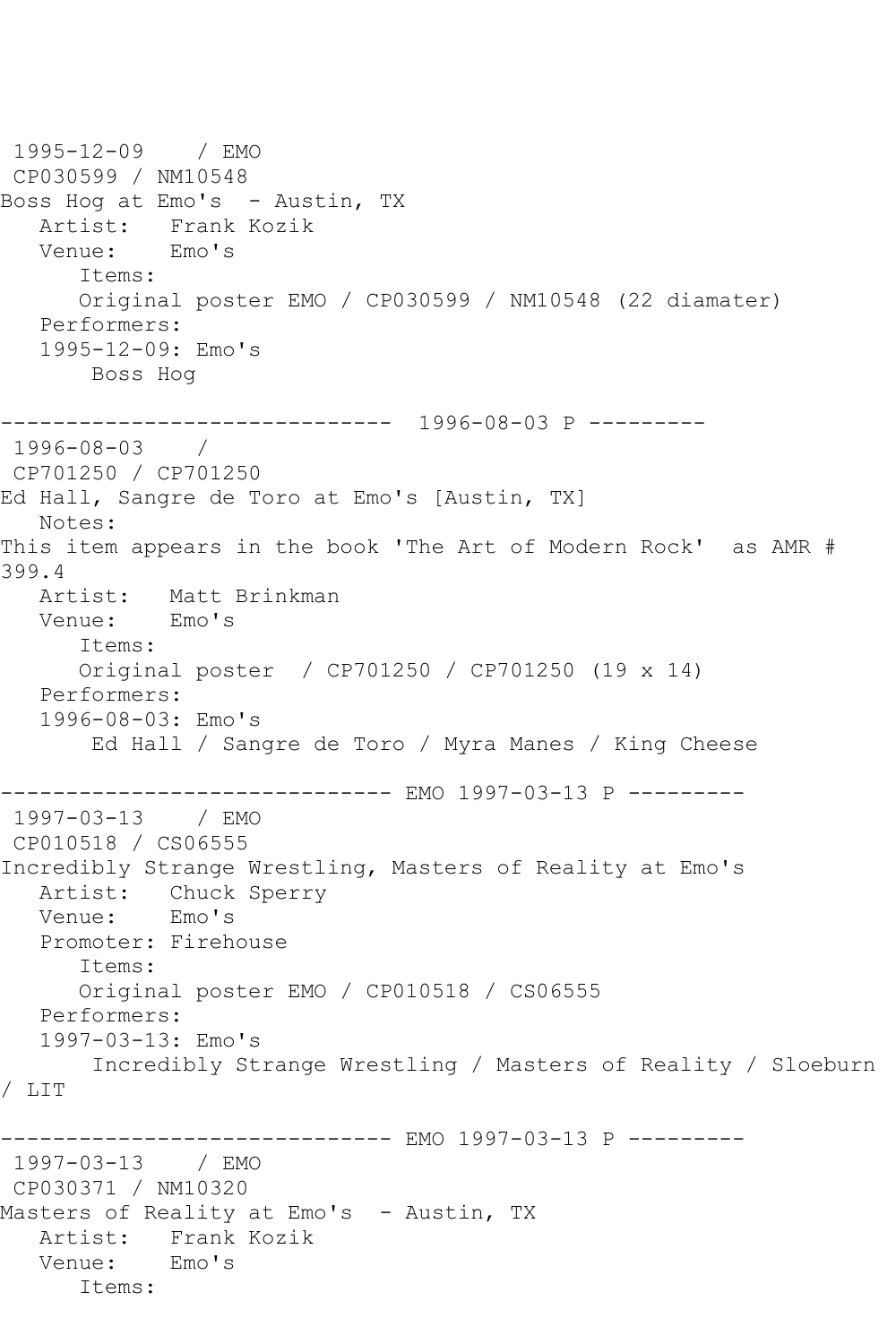Original poster EMO / CP030371 / NM10320 (35 x 22-1/2) Performers: 1997-03-13: Emo's Masters of Reality ------------------------------ EMO-HESS-97-03 1997-03-14 P-1 ------- -- 1997-03-14 / EMO HESS-97-03 CP005969 / CP01218 Cows, Chokebore at Emo's - Austin, TX Notes: Printer: SF & A Signed Limited Edition of 150 This item appears in the book 'The Art of Modern Rock' as AMR # 086 Private Notes: Derek Hess \$200 Artist: Derek Hess<br>Venue: Emo's Venue: Items: Original poster EMO-HESS-97-03 Edition 1 / CP005969 / CP01218 (14 x 33) Price: 200.00 EMO-HESS-97-03 / CP012579 / DHCOWS9703 EMO-HESS-97-03 / NONE / DHCOWS970 Performers: 1997-03-14: Emo's Cows / Chokebore / Lillipop / Gnomes of Zurich / Mog Stunt Team / Servotron ------------------------------ EMO 1997-06-21 P --------- 1997-06-21 / EMO CP030370 / NM10319 Emo's Austin 5th Anniversary at Emo's - Austin, TX Artist: Frank Kozik<br>Venue: Emo's Venue: Items: Original poster EMO / CP030370 / NM10319 Performers: 1997-06-21: Emo's Emo's Austin 5th Anniversary ------------------------------ EMO 1998-03-20 P-1 --------- 1998-03-20 / EMO CP013220 / FK19980320 Supernova, Freedom Fighters at Emo's - Austin, TX Artist: Frank Kozik Venue: Emo's Items: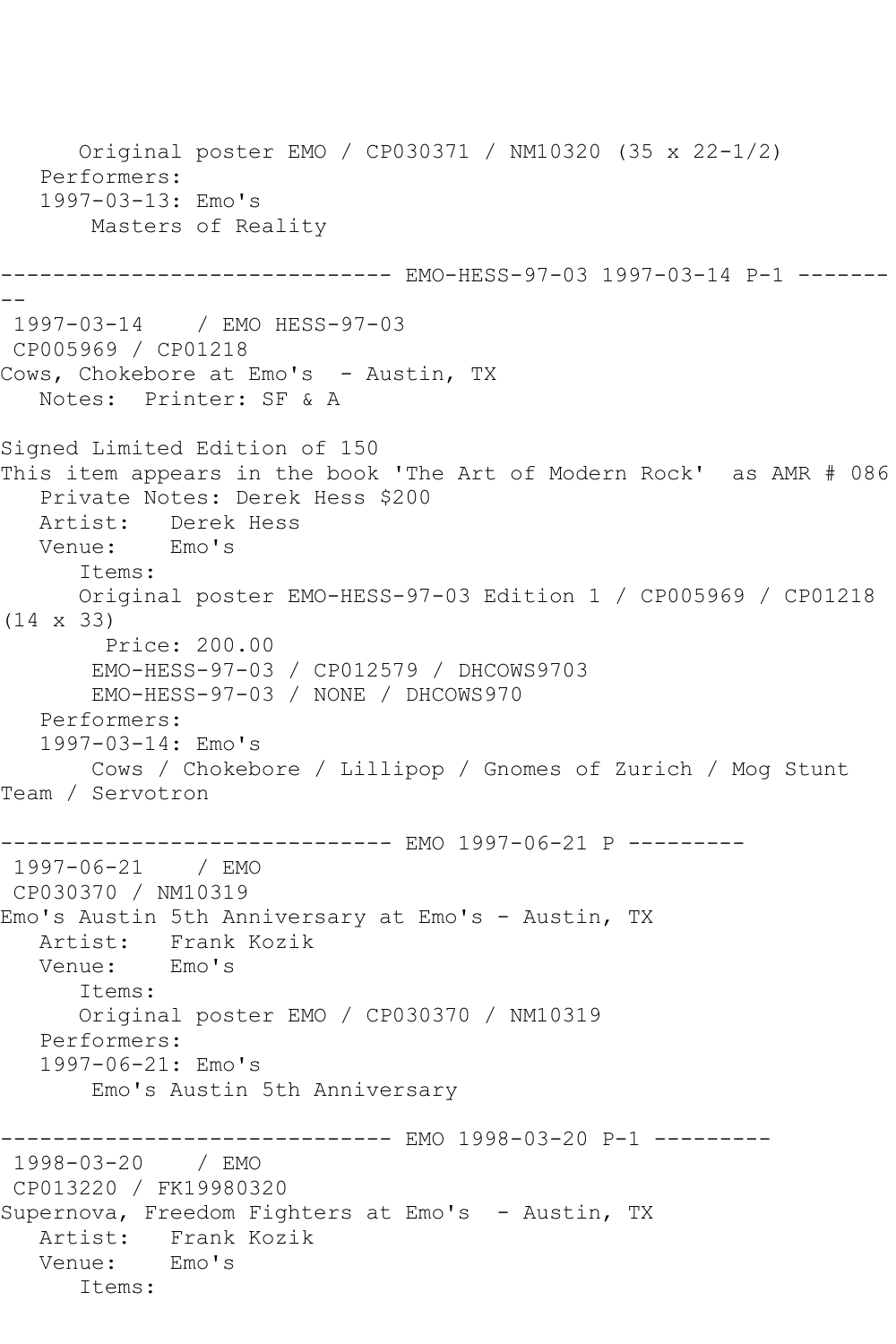Original poster EMO Edition 1 / CP013220 / FK19980320 EMO / NONE / FK1998032 Performers: 1998-03-20: Emo's Supernova / Freedom Fighters / Cokebore / Calvin Crime / Urinals / Nashville Pussy ------------------------------ 1998-05-01 P --------- 1998-05-01 / CP700753 / CP700753 Electric Frankenstein, Chumps at Emo's [Austin, TX] Notes: This item appears in the book 'The Art of Modern Rock' as AMR # 172 Artist: Billy Bishop<br>Venue: Emo's Venue: Items: Original poster / CP700753 / CP700753 (19 x 12) Performers: 1998-05-01: Emo's Electric Frankenstein / Chumps / Bulemics 1998-05-02: Orbit Room 1998-05-03: Mary Jane's ------------------------------ EMO 1999-03-27 P-1 --------- 1999-03-27 / EMO CP013830 / LKEMO Monkeywrench at Emo's - Austin, TX Series: 8th Anniversary Artist: Lindsey Kuhn Venue: Emo's Items: Original poster EMO Edition 1 / CP013830 / LKEMO Performers: 1999-03-27: Emo's Monkeywrench ------------------------------ EMO 1999-05-25 P-1 --------- 1999-05-25 / EMO CP013628 / JE19990525 Loaded at Emo's - Austin, TX Artist: Jermaine Rogers<br>Venue: Emo's Venue: Items: Original poster EMO Edition 1 / CP013628 / JE19990525 Price: 25.00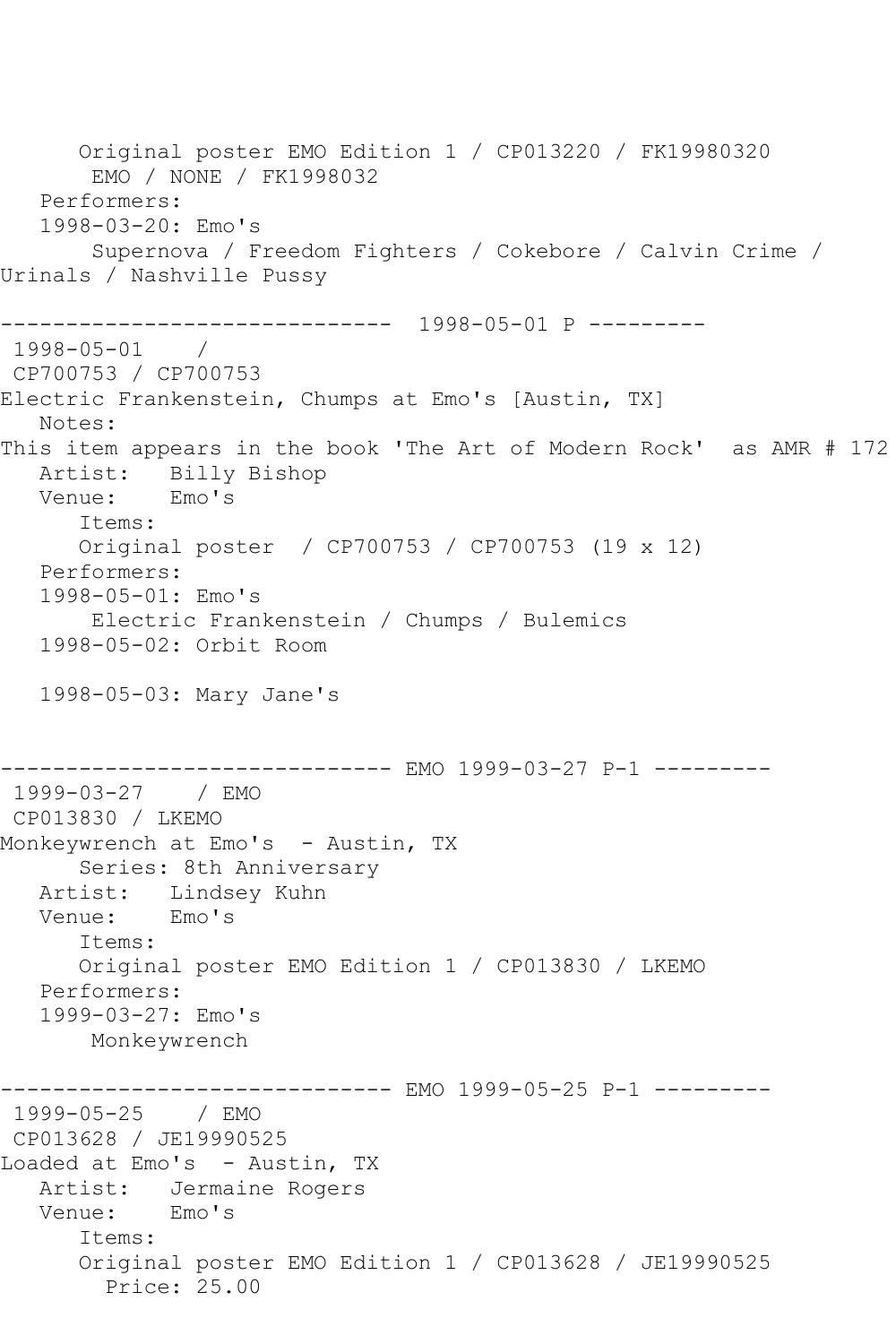EMO / NONE / JE1999052 Performers: 1999-05-25: Emo's Loaded ------------------------------ EMO 1999-07-29 P-1 --------- 1999-07-29 / EMO CP013632 / JE19990729 Honky at Emo's - Austin, TX Artist: Jermaine Rogers Venue: Emo's Items: Original poster EMO Edition 1 / CP013632 / JE19990729 Price: 20.00 EMO / NONE / JE1999072 Performers: 1999-07-29: Emo's Honky ------------------------------ EMO 1999-08-13 P-1 --------- 1999-08-13 / EMO CP013634 / JE19990813 Honky at Emo's - Austin, TX Artist: Jermaine Rogers Venue: Emo's Items: Original poster EMO Edition 1 / CP013634 / JE19990813 EMO / NONE / JE1999081 Performers: 1999-08-13: Emo's Honky ------------------------------ 1999-09-24 P --------- 1999-09-24 / CP701062 / CP701062 Cibo Matto, Solex at Stubb's BBQ Waller Creek Amphitheater Notes: This item appears in the book 'The Art of Modern Rock' as AMR # 303.3<br>: Artist Billy Bishop Venue: Stubb's BBQ Waller Creek Amphitheater Items: Original poster / CP701062 / CP701062 (20 x 26) Performers: 1999-09-24: Stubb's BBQ Waller Creek Amphitheater Cibo Matto / Solex 1999-10-23: Emo's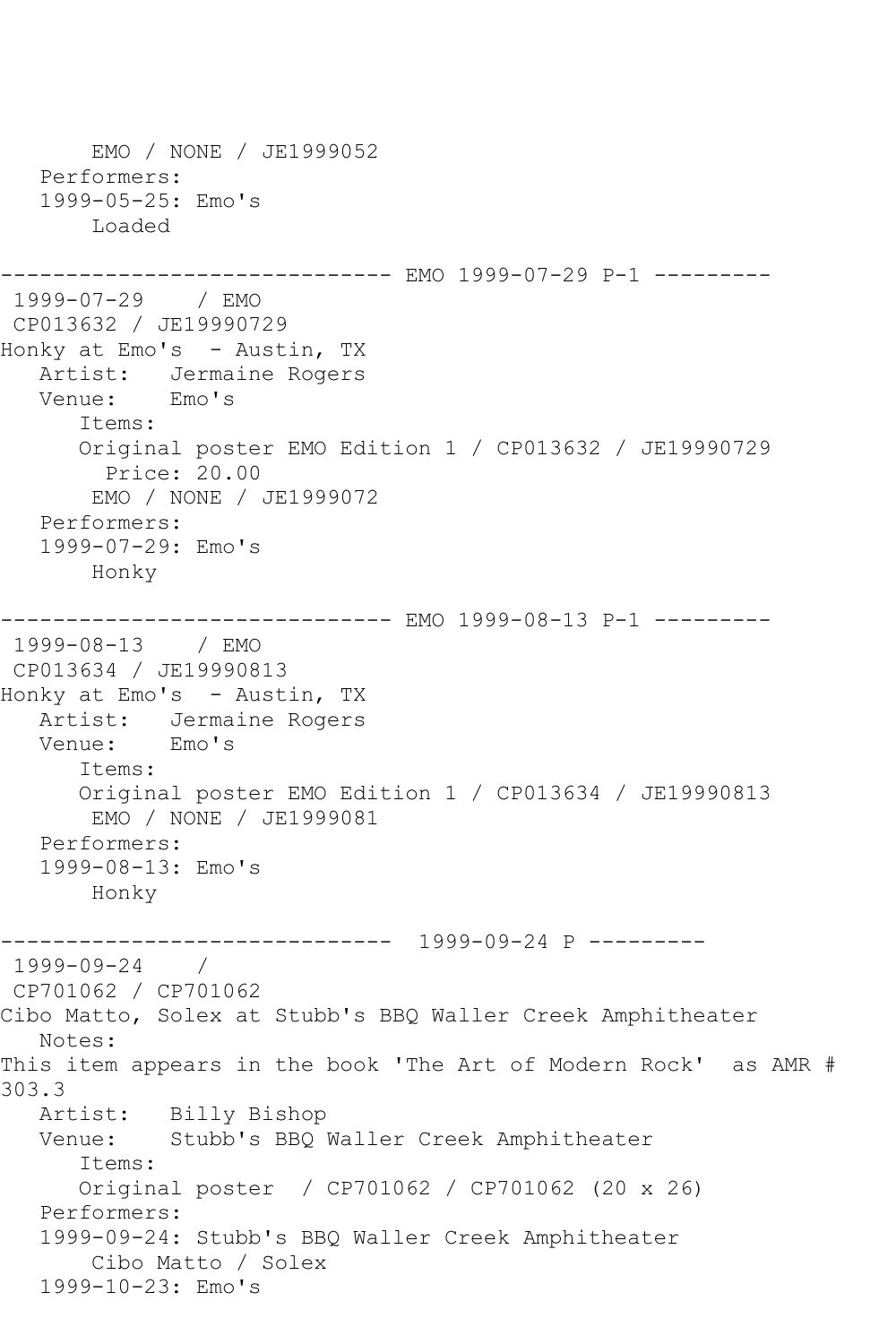Guitar Wolf / Woogles / Hard Feelings / Gyogun Rends -------------- EMO 19zz-03-15 P-1 ---------19zz-03-15 / EMO CP014475 / MARM279 I Am the World Trade Center, Etienne Charry at Emo's - Austin, TX Event: Where the City's Elite Come to Get Plowed<br>ule: Fmo's Venue: Items: Original poster EMO Edition 1 / CP014475 / MARM279 Performers: 19zz-03-15: Emo's I Am the World Trade Center / Etienne Charry / Kincaid / Dressy Bessie / Essex Green / Japan Cakes / Bees Are Black / American Analog Set / Dylan Group / Sister Sonny / Gunga Din / Macha 19zz-03-16: Crumbs / One Man Army / American Steel / Ann Baretta / Groovie Ghoulies / Mr. T Experience / Mooney Suzuki / Gimmicks / Foreballs of Freedom / Sugar Shack / Nomads / Man or Astroman? 19zz-03-17: Rapture / Ugly Americans / Beachwood Sparks / Vue / Go / Love As Laughter / To You's / Black 19zz-03-18: Tummler / Lost Gost-Fatso / Acid King / Alabama Thunderpussy / Drunk Horse / Hookers / Antiseen / Goatsnake / Gaza Strippers / High On Fire ------------------------------ EMO 19zz-07-30 P-1 --------- 19zz-07-30 / EMO CP014478 / MARM282 Honky at Emos - Austin, TX Venue: Emo's Items: Original poster EMO Edition 1 / CP014478 / MARM282 Performers: 19zz-07-30: Emo's Honky ------------------------------ EMO 19zz-11-20 P-1 --------- 19zz-11-20 / EMO CP014496 / MARM302 Jesus Lizard, Jon Spencer Blues Explosion at Emo's - Austin, TX<br>Venue: Emo's Venue: Items: Original poster EMO Edition 1 / CP014496 / MARM302 Performers: 19zz-11-20: Emo's Jesus Lizard / Jon Spencer Blues Explosion ------------------------------ EMO 2000-03-08 P-1 ---------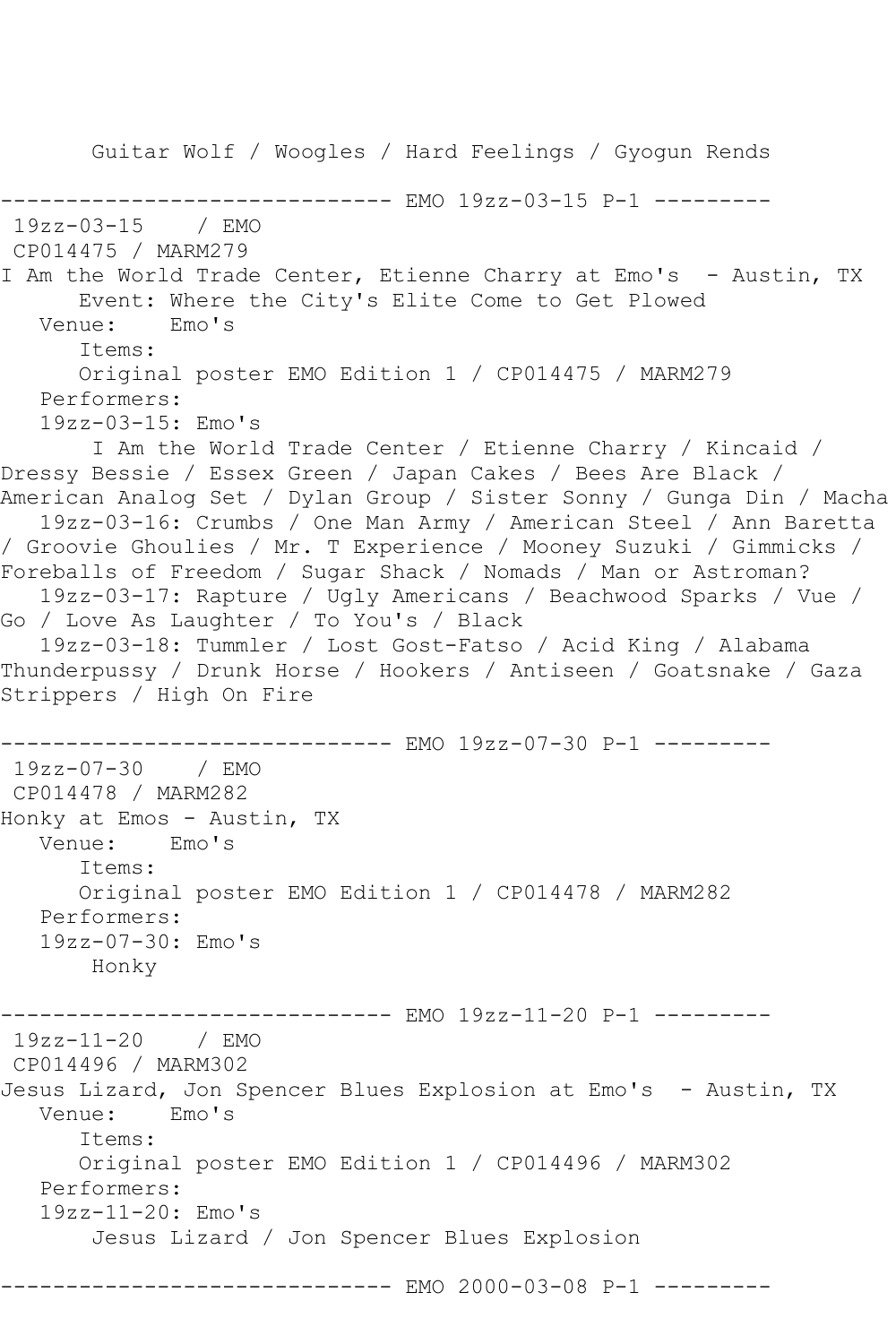```
2000-03-08 / EMO 
CP014244 / MARM048
The Donnas, Smugglers at Emos - Austin, TX
  Artist: Jermaine Rogers<br>Venue: Emo's
  Venue:
       Items:
       Original poster EMO Edition 1 / CP014244 / MARM048
   Performers:
    2000-03-08: Emo's
        Donnas / Smugglers / Plus Ones
------------------------------ 2000-03-10 P ---------
2000-03-10 / 
CP700897 / CP700897
Hot Water Music, Elliott at Emo's [Austin, TX]
   Notes: Limited Edition of 250
This item appears in the book 'The Art of Modern Rock' as AMR # 
262.3<br>: Artist
            Jermaine Rogers
   Venue: Emo's
       Items:
       Original poster / CP700897 / CP700897 (15 x 23)
   Performers:
    2000-03-10: Emo's
        Hot Water Music / Elliott / By the Grace of God
------------------------------ EMO 2000-03-18 P-1 ---------
2000-03-18 / EMO 
CP013232 / FK20000318
Gaza Strippers, High On Fire at Emo's - Austin, TX
  Artist: Frank Kozik<br>Venue: Emo's
           Emo's
       Items:
       Original poster EMO Edition 1 / CP013232 / FK20000318
        EMO / NONE / FK2000031
   Performers:
    2000-03-18: Emo's
        Gaza Strippers / High On Fire
------------------------------- EMO 2000-05-12 P ---------<br>2000-05-12 / EMO
2000 - 05 - 12CP050206 / CP050206
Supersuckers, Los Infernos at Emos
  Artist: Marco Almera<br>Venue: Emo's
  Venue:
       Items:
       Original poster EMO / CP050206 / CP050206 (15-1/2 x 24)
```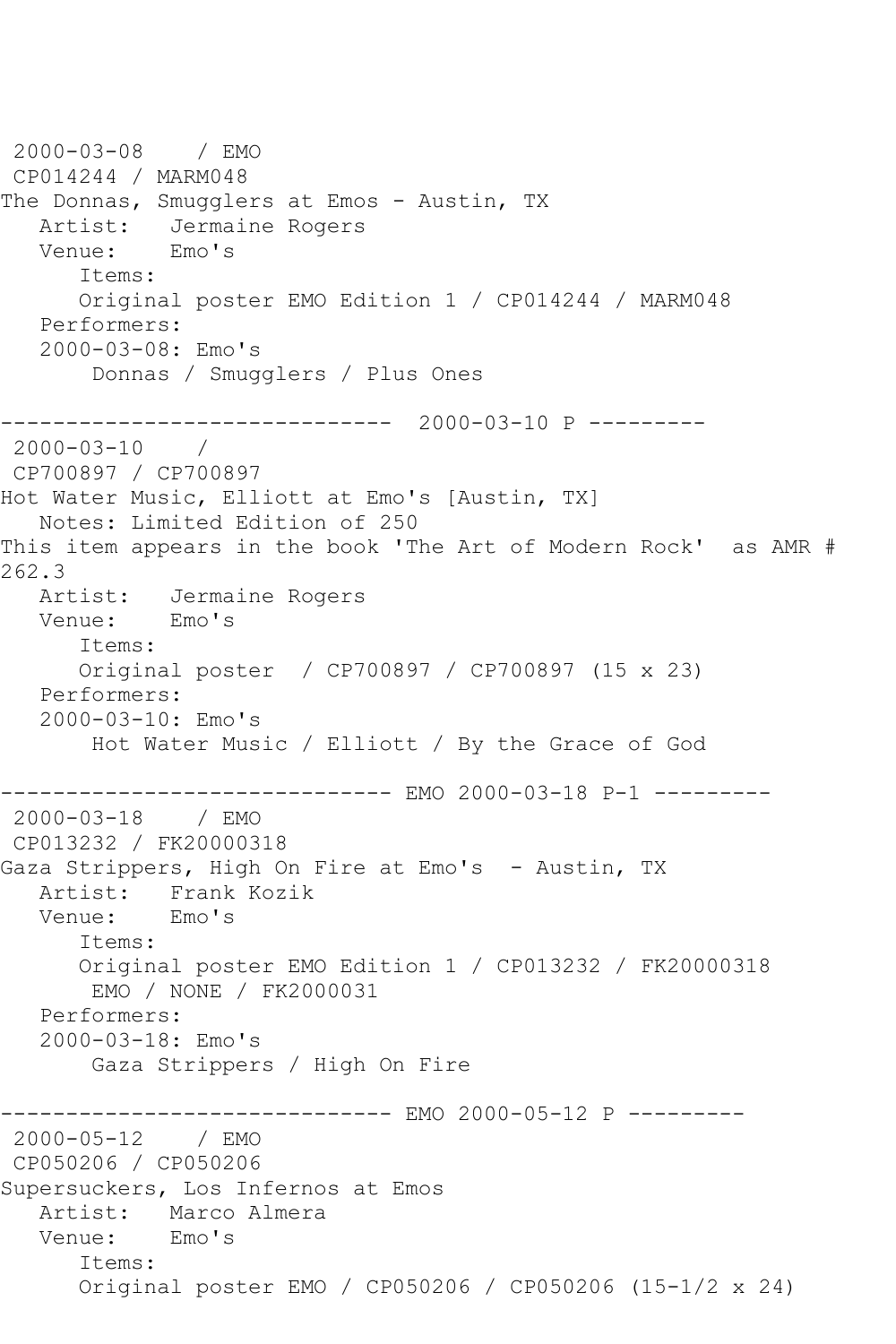```
 Performers:
    2000-05-12: Emo's
        Supersuckers / Los Infernos / Furious IV
------------------------------ 2000-05-12 P ---------
2000-05-12 / 
CP700696 / CP700696
Supersuckers, Los Infernos at Emo's [Austin, TX]
   Notes: Limited Edition of 500
This item appears in the book 'The Art of Modern Rock' as AMR # 159
  Artist: Marco Almera<br>Venue: Emo's
  Venue:
       Items:
       Original poster / CP700696 / CP700696 (15-1/2 x 24)
   Performers:
    2000-05-12: Emo's
        Supersuckers / Los Infernos / Furious IV
                -------------- EMO 2000-06-14 P-1 ---------
2000-06-14 / EMO 
CP013658 / JE20000614
Secret Chiefs 3 at Emo's - Austin, TX
  Artist: Jermaine Rogers<br>Venue: Emo's
           Emo's
       Items:
       Original poster EMO Edition 1 / CP013658 / JE20000614
         Price: 30.00
   Performers:
    2000-06-14: Emo's
        Secret Chiefs 3
------------------------------ EMO 2000-06-15 P-1 ---------
2000-06-15 / EMO 
CP013659 / JE20000615A
L7 at Emo's - Austin, TX
  Artist: Jermaine Rogers<br>Venue: Emo's
  Venue:
       Items:
       Original poster EMO Edition 1 / CP013659 / JE20000615A
         Price: 30.00
        EMO / NONE / JE2000061
    Performers:
    2000-06-15: Emo's
        L7
                    ----------- EMO 2000-06-16 P ---------
```

```
2000-06-16 / EMO
```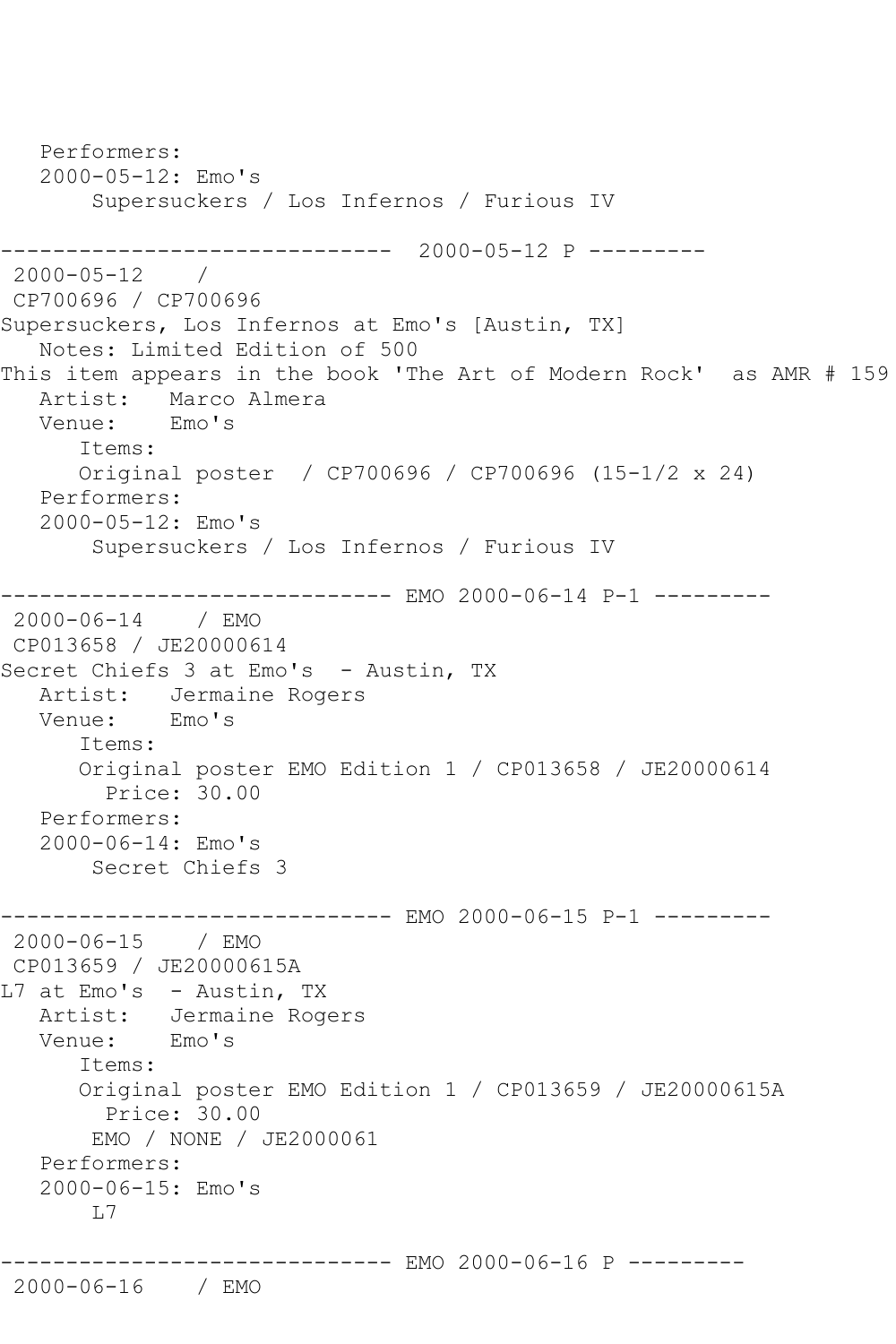CP030575 / NM10524 Cave In, Loser! at Emo's - Austin, TX Artist: Jermaine Rogers<br>Venue: Emo's Venue: Items: Original poster EMO / CP030575 / NM10524 (26 x 10) Price: 30.00 Performers: 2000-06-16: Emo's Cave In / Loser! / Spoon ------------------------------ EMO 2000-08-11 P --------- 2000-08-11 / EMO CP030894 / NM10843 Circle Jerks, U.S. Bombs at Emo's - Austin, TX Artist: Jermaine Rogers Venue: Emo's Items: Original poster EMO / CP030894 / NM10843 (10 x 33) Performers: 2000-08-11: Emo's Circle Jerks / U.S. Bombs / Applicators / American Steel ------------------------------ 2000-12-30 P --------- 2000-12-30 / CP052518 / CP052518 Brutal Juice, Dixie Witch at Emo's - Austin, TX Artist: Jermaine Rogers<br>Venue: Emo's Venue: Items: Original poster / CP052518 / CP052518 Performers: 2000-12-30: Emo's Brutal Juice / Dixie Witch ------------------------------ 2001-05-25 P --------- 2001-05-25 / CP700350 / CP700350 Garage, Shock at Emo's [Austin, TX] Notes: This item appears in the book 'The Art of Modern Rock' as AMR # 061 Artist: Art Chantry Venue: Emo's Items: Original poster / CP700350 / CP700350 (13 x 26) Performers: 2001-05-25 2001-05-27: Emo's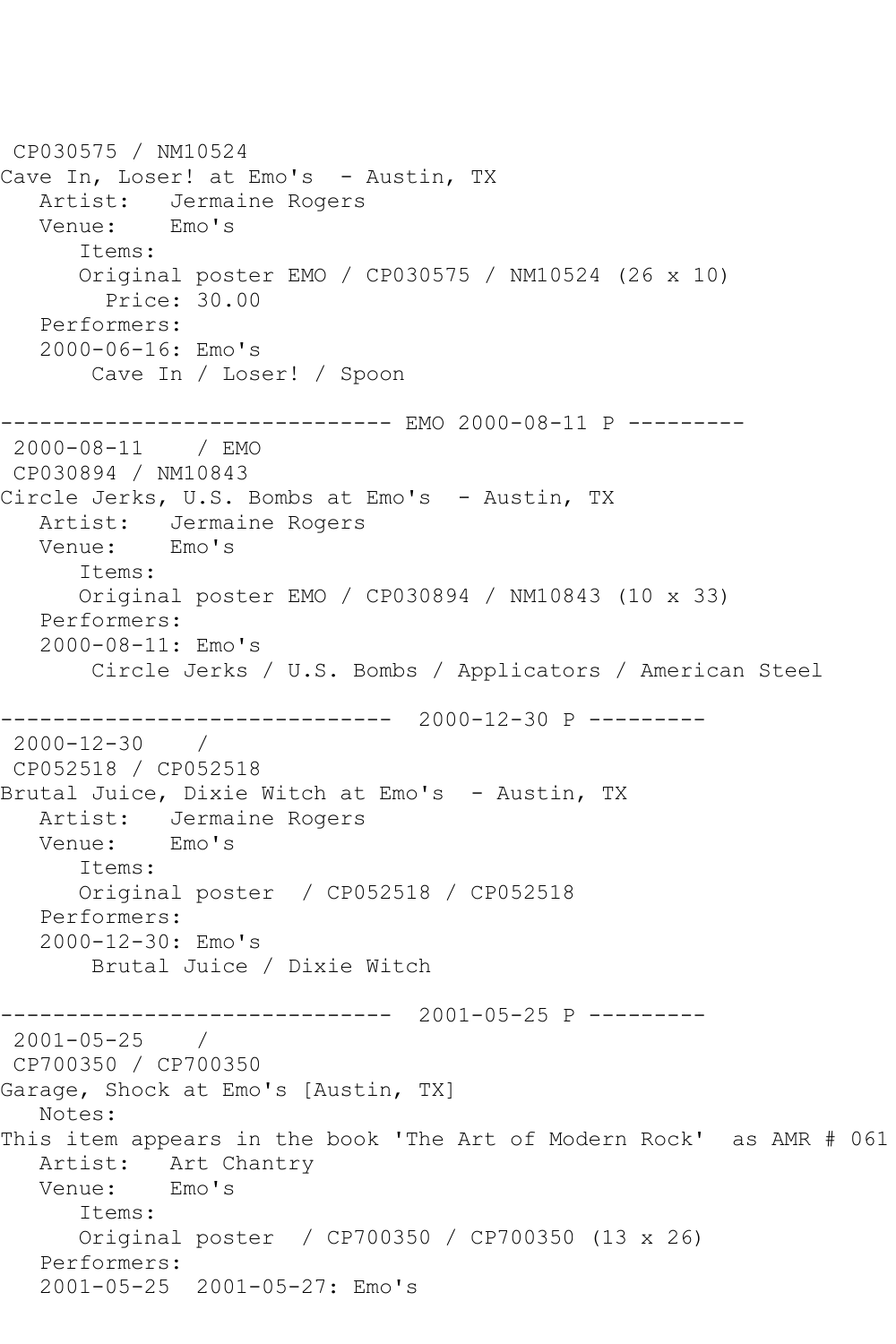Garage / Shock

------------ EMO 2001-09-09 P ---------2001-09-09 / EMO CP030801 / NM10750 Burning Airlines, Rival Schools at Emo's - Austin, TX Artist: Brian Ewing<br>Venue: Emo's Venue: Items: Original poster EMO / CP030801 / NM10750 (11 x 17) Performers: 2001-09-09: Emo's Burning Airlines / Rival Schools / Devil / Probably ------------------------------ EMO 2001-09-15 P --------- 2001-09-15 / EMO CP030489 / NM10438 White Stripes, Greenhornes at Emo's - Austin, TX Artist: Brian Ewing<br>Venue: Emo's Venue: Items: Original poster EMO / CP030489 / NM10438 (17 x 20) Performers: 2001-09-15: Emo's White Stripes / Greenhornes / Young Heart Attack ------------------------------ EMO 2001-09-28 P --------- 2001-09-28 / EMO CP031031 / NM10980 Faint, Har Mar Superstar at Emo's - Austin, TX Artist: Jermaine Rogers Venue: Emo's Items: Original poster EMO / CP031031 / NM10980 (11 x 17) Performers: 2001-09-28: Emo's Faint / Har Mar Superstar / Now Its Overhead / Gaza Strippers / Damn Times / Sunshine Supergirl ------------------------------ EMO 2001-09-28 P --------- 2001-09-28 / EMO CP031033 / NM10982 Gaza Strippers, Damn Times at Emo's - Austin, TX Venue: Emo's Items: Original poster EMO / CP031033 / NM10982 (11 x 17) Performers: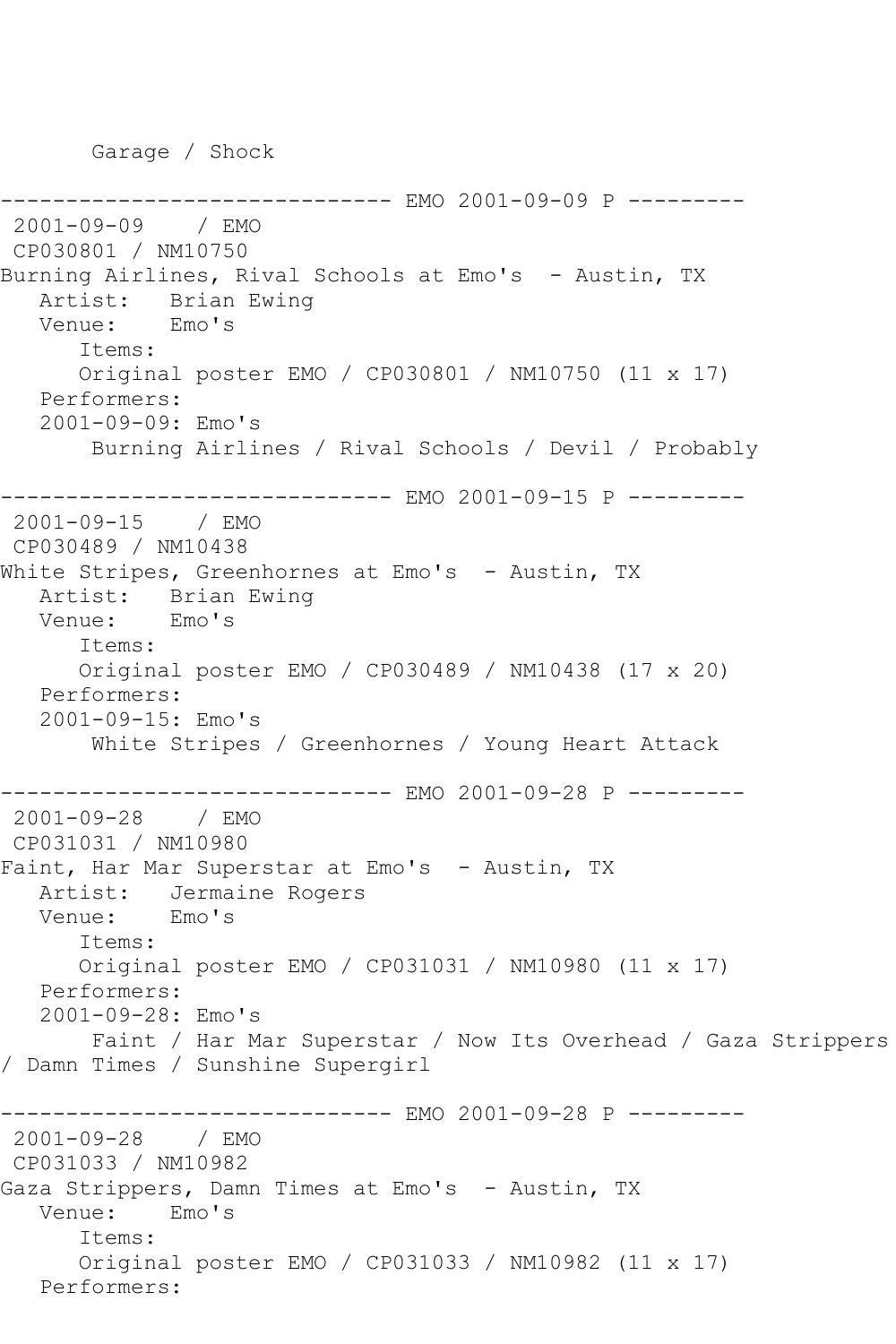```
 2001-09-28: Emo's
       Gaza Strippers / Damn Times / Sunshine Supergirl / Faint / 
Har Mar Superstar / Now Its Overhead
------------------------------ 2001-09-28 P ---------
2001-09-28 / 
CP052531 / CP052531
Gaza Strippers, Damn Times at Emo's - Austin, TX
  Artist: Jermaine Rogers<br>Venue: Emo's
  Venue:
      Items:
      Original poster / CP052531 / CP052531
         Price: 20.00
   Performers:
   2001-09-28: Emo's
        Gaza Strippers / Damn Times / Sunshine Supergirl / Faint
------------------------------ 2001-09-28 P ---------
2001-09-28 / 
CP700903 / CP700903
Faint, Har Mar Superstar at Emo's [Austin, TX]
   Notes: Limited Edition of 150
This item appears in the book 'The Art of Modern Rock' as AMR # 
263.4<br>:Artist
           Jermaine Rogers<br>Emo's
  Venue:
      Items:
      Original poster / CP700903 / CP700903 (11 x 17)
   Performers:
   2001-09-28: Emo's
       Faint / Har Mar Superstar / Now Its Overhead / Gaza Strippers 
/ Damn Times / Sunshine Supergirl
------------------------------ EMO 2001-11-26 P ---------
2001-11-26 / EMO 
CP031109 / NM11059
International Noise Conspiracy, Rival Schools at Emo's - Austin, TX
   Venue: Emo's
      Items:
       Original poster EMO / CP031109 / NM11059 (11 x 17)
   Performers:
   2001-11-26: Emo's
        International Noise Conspiracy / Rival Schools / Hives
                  ------------ EMO 2002-02-04 P ---------
2002-02-04 / EMO 
CP031058 / NM11007
```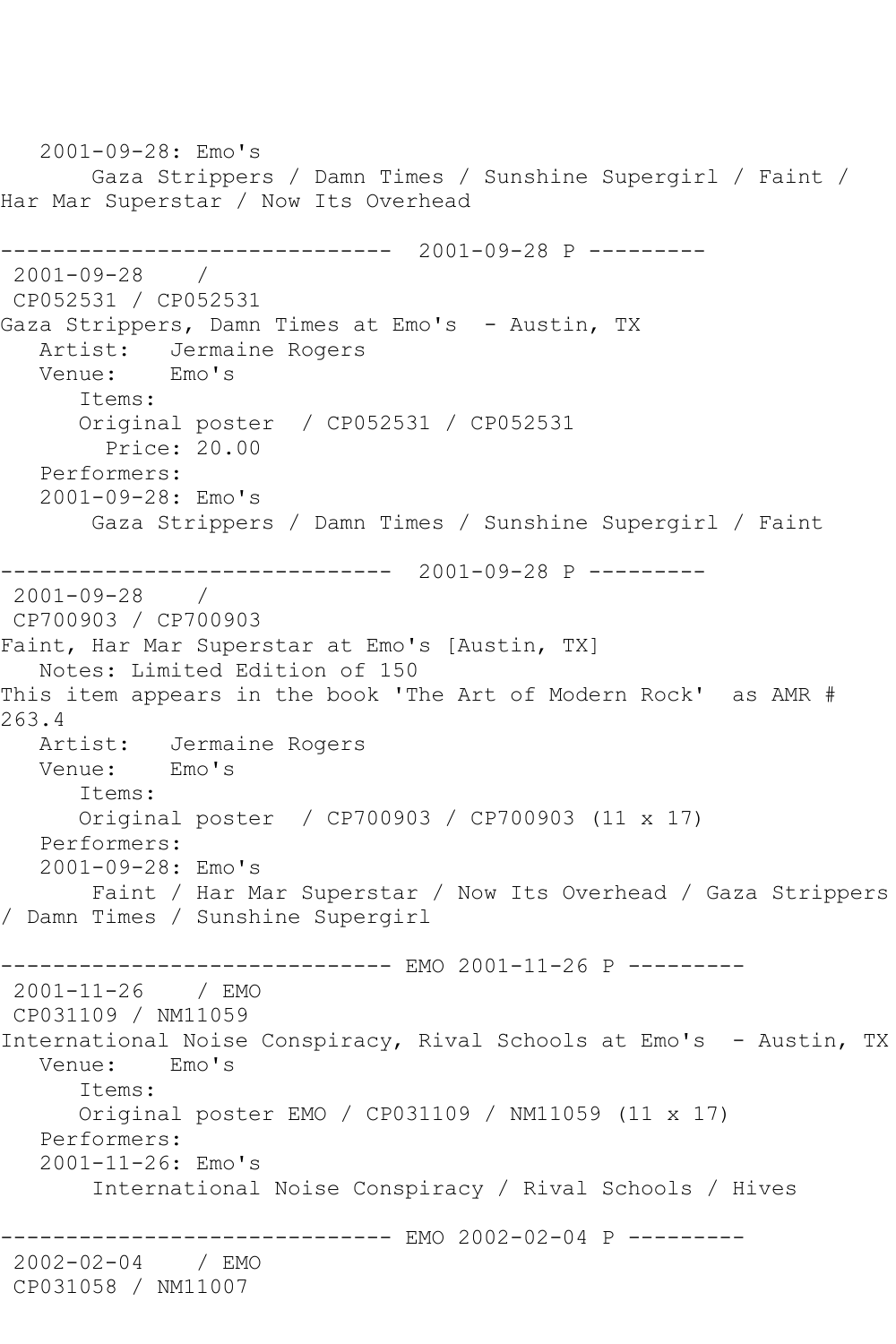Death Cab For Cutie, Dismemberment Plan at Emo's - Austin, TX Artist: Brian Ewing Venue: Emo's Items: Original poster EMO / CP031058 / NM11007 Performers: 2002-02-04: Emo's Death Cab For Cutie / Dismemberment Plan ------------------------------ EMO 2002-02-16 P --------- 2002-02-16 / EMO CP031047 / NM10996 Jimmy Eat World, Midtown at Emo's - Austin, TX Artist: Brian Ewing<br>Venue: Emo's Venue: Items: Original poster EMO / CP031047 / NM10996 Performers: 2002-02-16: Emo's Jimmy Eat World / Midtown ----------- EMO 2002-06-01 P ---------2002-06-01 / EMO CP030633 / NM10582 Impossibles, Schatzi at Emo's - Austin, TX Artist: Jermaine Rogers Venue: Emo's Items: Original poster EMO / CP030633 / NM10582 (11 x 17) Performers: 2002-06-01: Emo's Impossibles / Schatzi / Attention / Some of Us / Recover / Those Peabodys / Riverboat Gamblers ----------- EMO 2002-09-21 P ---------2002-09-21 / EMO CP031019 / NM10968 Girls Against Boys, Radio4 at Emo's - Austin, TX Venue: Emo's Items: Original poster EMO / CP031019 / NM10968 (12 x 18) Performers: 2002-09-21: Emo's Girls Against Boys / Radio4 ------------------------------ 2002-09-28 P --------- 2002-09-28 /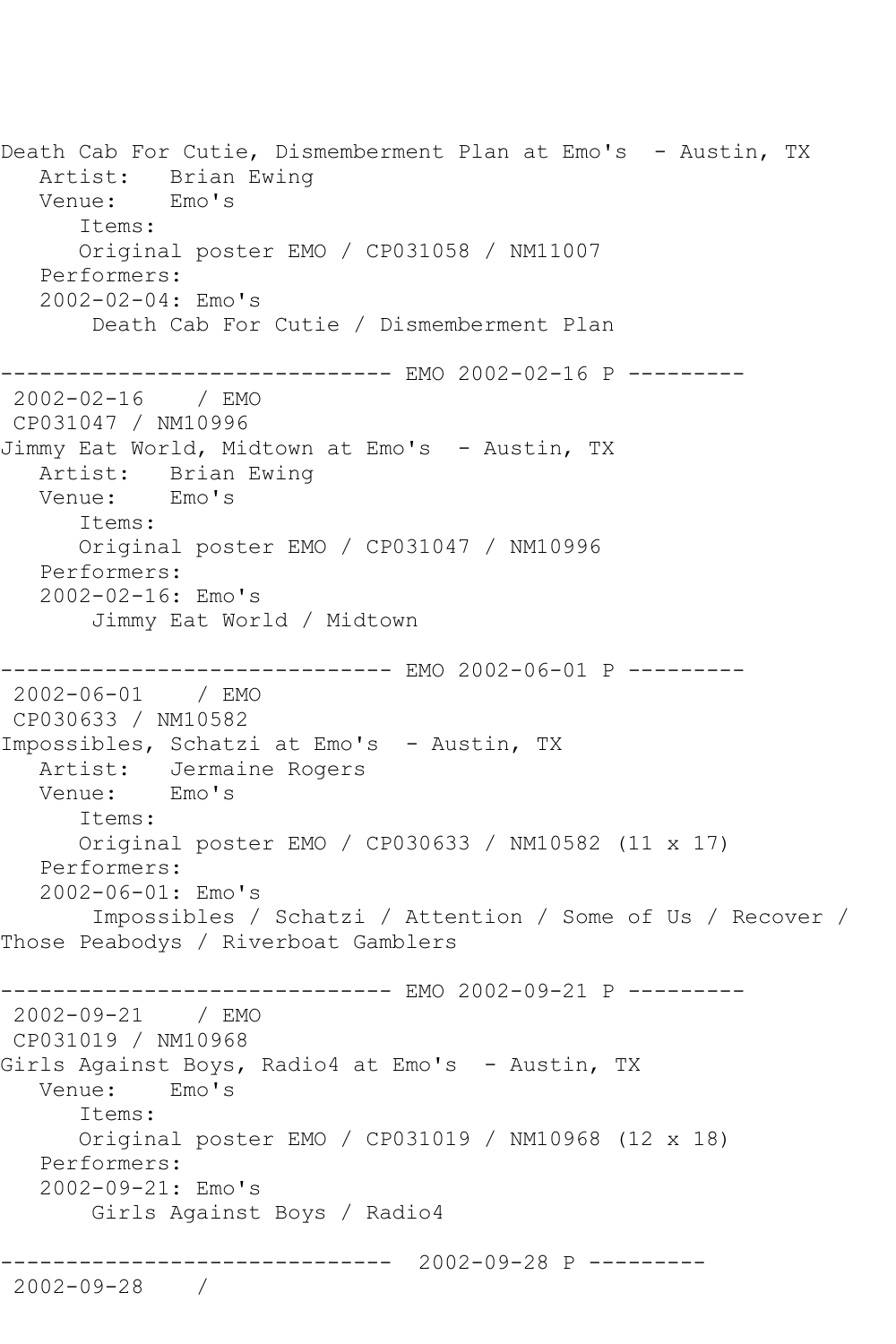CP700921 / CP700921 Clinic, Apples in Stereo at Emo's [Austin, TX] Notes: Limited Edition of 100 This item appears in the book 'The Art of Modern Rock' as AMR # 267.2<br>Artist: Jaime Cervantes<br>Emo's Venue: Items: Original poster / CP700921 / CP700921 (9-1/2 x 23) Performers: 2002-09-28: Emo's Clinic / Apples in Stereo / Lift to Experience ------------------------------ 2002-11-02 P --------- 2002-11-02 / CP701256 / CP701256 Black Dice, Switch Hitter at Emo's [Austin, TX] Notes: This item appears in the book 'The Art of Modern Rock' as AMR # 401.3 Artist: Mark Pedini Venue: Emo's Items: Original poster / CP701256 / CP701256 (13 x 20) Performers: 2002-11-02: Emo's Black Dice / Switch Hitter ------------------------------ 2002-11-03 P --------- 2002-11-03 / CP700748 / CP700748 Distillers, Lower Class Brats at Emo's [Austin, TX] Notes: This item appears in the book 'The Art of Modern Rock' as AMR # 171.2 Artist: Chad Ballard Venue: Emo's Items: Original poster / CP700748 / CP700748 (18 x 28) Performers: 2002-11-03: Emo's Distillers / Lower Class Brats / Ritchie Whites / Black Star Brigade ------------------------------ 2002-11-07 P --------- 2002-11-07 / CP701154 / CP701154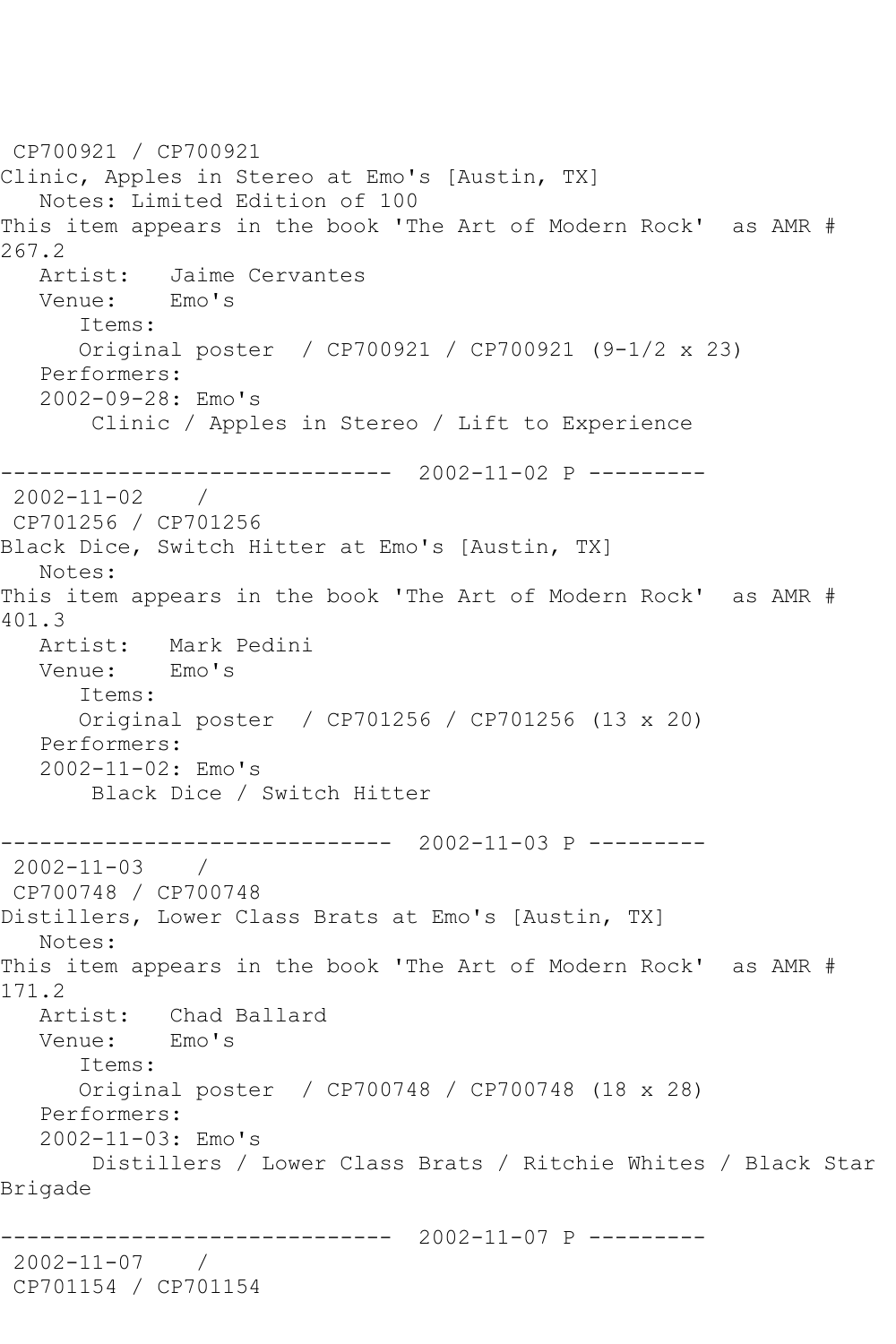Calexico, Destroyer at Emo's [Austin, TX] Notes: Limited Edition of 42 This item appears in the book 'The Art of Modern Rock' as AMR # 375.2 Artist: Factor 27 Venue: Emo's Items: Original poster / CP701154 / CP701154 (20 x 26) Performers: 2002-11-07: Emo's Calexico / Destroyer / Pearly Gates ------------------------------ 2002-11-14 P --------- 2002-11-14 / CP700873 / CP700873 High On Fire, Need New Body at Emo's [Austin, TX] Notes: This item appears in the book 'The Art of Modern Rock' as AMR # 252.3 Artist: Jared Connor<br>Venue: Emo's Venue: Items: Original poster / CP700873 / CP700873 (12-1/2 x 15-1/2) Performers: 2002-11-14: Emo's High On Fire / Need New Body / Hint Hint ------------------------------ EMO 2002-11-18 P --------- 2002-11-18 / EMO CP030800 / NM10749 New Found Glory, Finch at Emo's - Austin, TX Artist: Jared Conner<br>Venue: Emo's Venue: Items: Original poster EMO / CP030800 / NM10749 (13 x 20) Performers: 2002-11-18: Emo's New Found Glory / Finch / Something Corporate / Further Seems Forever ------------------------------ 2002-11-19 P --------- 2002-11-19 / CP701163 / CP701163 Movie Life, Orange Island at Emo's [Austin, TX] Notes: This item appears in the book 'The Art of Modern Rock' as AMR # 379.2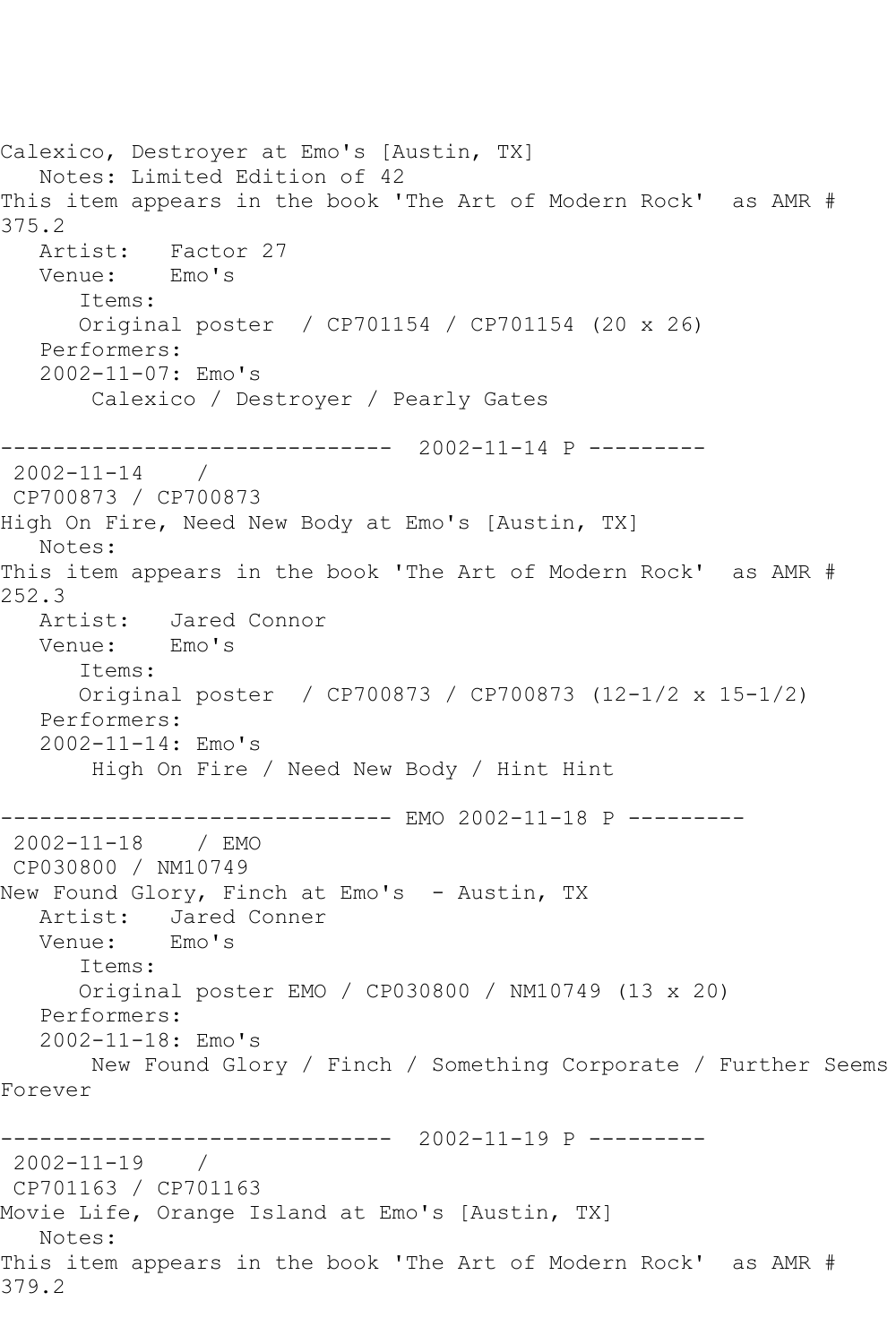Artist: Brittany Hague<br>Venue: Emo's Venue: Items: Original poster / CP701163 / CP701163 (13 x 19) Performers: 2002-11-19: Emo's Movie Life / Orange Island / Brand New / Bluebird ------------------------------ EMO 2002-12-31 P --------- 2002-12-31 / EMO CP030646 / NM10595 Unsane, Fuckemos at Emo's - Austin, TX Venue: Emo's Items: Original poster EMO / CP030646 / NM10595 (24 x 36) Performers: 2002-12-31: Emo's Unsane / Fuckemos / Keelhaul ------------------------------ 2003-02-24 P ---------  $2003 - 02 - 24$ CP050462 / CP050462 Interpol, Warlocks at Emo's [Austin, TX] Private Notes: DieselDone Artist: Darren Grealish<br>Venue: Emo's Venue: Promoter: Diesel Fuel Prints Items: Original poster / CP050462 / CP050462 (16 x 22) Price: 50.00 Performers: 2003-02-24: Emo's Interpol / Warlocks ------------------------------ 2003-03-12 P --------- 2003-03-12 / CP052607 / CP052607 Electrocute, And You Will Know Us By the Trail of Dead at Emo's - Austin, TX Benefit: SXSW Showcase Artist: Jermaine Rogers Venue: Emo's Items: Original poster / CP052607 / CP052607 Performers: 2003-03-12: Emo's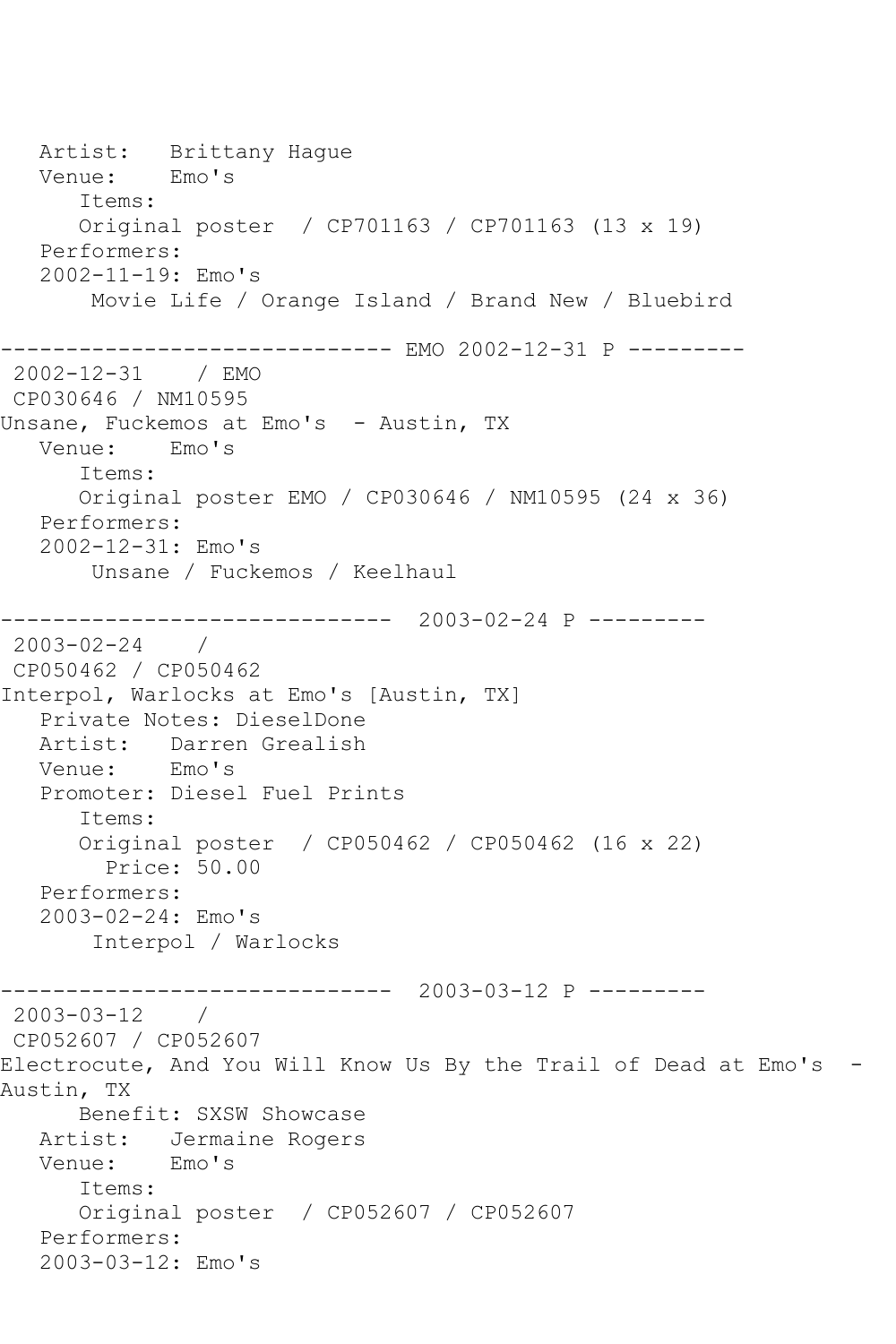```
 Electrocute / And You Will Know Us By the Trail of Dead / 
Jungle Brothers / Kinski / Soviet Union Youth / Party of Helicopters 
/ Dressy Bessy / Paper Lions / Maserti / Agenda / Jet by Day / 
Cruiser Weight / Stereo / Slow Reader
    2003-03-14: Emo's
        Me First and the Gimme Gimmes / Avail / Dillinger Four / 
Lagwagon / Nerf Herder / Fabulous Disaster / Oxes / Ink / Cass 
McCombs / Constantines / Jim Guthrie / Royal City / Mastadon / 
Cephalic Carnage / Alabama Thunderpussy / Bongzilla
    2003-03-13: Emo's
        Go / Dirtbombs / Electric Six / Woggles / Ted Led and the 
Pharmacists / Pretty Girls Make Graves / Oranges Band / Washdown / 
Cost / Communique / Brown Whorenet / Migas / Grand Ulena / 
Transformer Lootbag / Oh Beast / King Missle III
   2003-03-15: Emo's
        Mudhoney / Nebula / Cherry Valence / Immortal Lee County 
Killers / Modey Lemon / This Day Forward / Against All Authority / 
Rocking Horse Winner / Avenged Sevenfold / Old Stairwell / Armor for 
Sleep / Locust / Fast Forward / Erase Errata
   2003-03-16: Diamond Smugglers / Dung Beatles / Golden Arm Trio / 
Egypt / Punkaroos / Squat Thrust / Confuzatron
                   ------------------------------ 2003-03-12 P ---------
2003-03-12 / 
CP701510 / CP701510
Skeleton Key at Emo's Annex
   Notes: 
This item appears in the book 'The Art of Modern Rock' as AMR # 
468.2
  Artist: Johnny Thief Didonna<br>Venue: Emo's Annex
            Emo's Annex
       Items:
       Original poster / CP701510 / CP701510
   Performers:
    2003-03-12: Emo's Annex
        Skeleton Key
                   ------------------------------ 2003-03-14 P ---------
2003-03-14 / 
CP052713 / CP052713
Dysrhythmia, Cephhalic Carnage at Emo's - Austin, TX
       Benefit: SXSW Relapse Records 2003 Showcase
  Artist: Brian Mercer<br>Venue: Emo's
  Venue:
       Items:
       Original poster / CP052713 / CP052713
   Performers:
```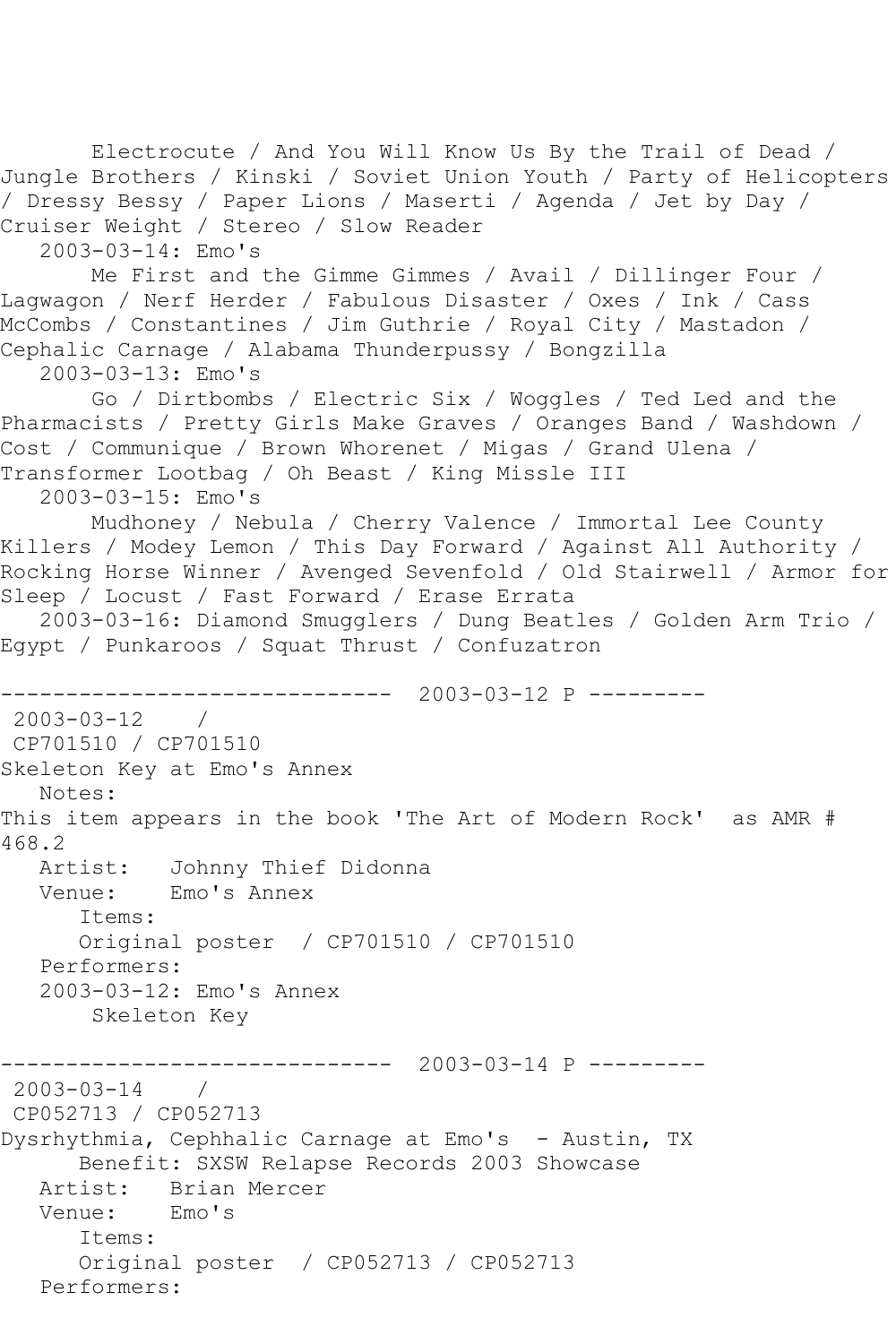2003-03-14: Emo's Dysrhythmia / Cephhalic Carnage / Bongzilla / Mastodon / Alabama Thunderpussy / Burnt by the Sun ------------------------------ 2003-03-15 P --------- 2003-03-15 / CP047589 / CP047589 Strhess Fest Notes: Limited Edition of 230 This item appears in the book 'The Art of Modern Rock' as AMR # 484.8<br>: Artist Derek Hess<br>Emo's Venue: Promoter: Ferret Records Showcase Items: Original poster / CP047589 / CP047589 Performers: 2003-03-15: Emo's Rise Codes / Unearth / Break / Disengage / Every Time I Die / Blood Has Been Shed / Scarlet / Shadows Fall ------------------------------ 2003-04-19 P --------- 2003-04-19 / CP050792 / CP050792 Dirty Three, Shannon Wright at Emo's - Austin, TX Artist: Mark Pedini Venue: Emo's Items: Original poster / CP050792 / CP050792 Performers: 2003-04-19: Emo's Dirty Three / Shannon Wright / Josh Pierson ------------------------------ 2003-05-31 P --------- 2003-05-31 / CP701097 / CP701097 Buzzcocks, Applicators at Emo's [Austin, TX] Notes: Limited Edition of 200 This item appears in the book 'The Art of Modern Rock' as AMR # 310.4 Artist: Brian Ewing Venue: Emo's Items: Original poster / CP701097 / CP701097 (15-1/2 x 23-1/2) Performers: 2003-05-31: Emo's Buzzcocks / Applicators / East Side Suicides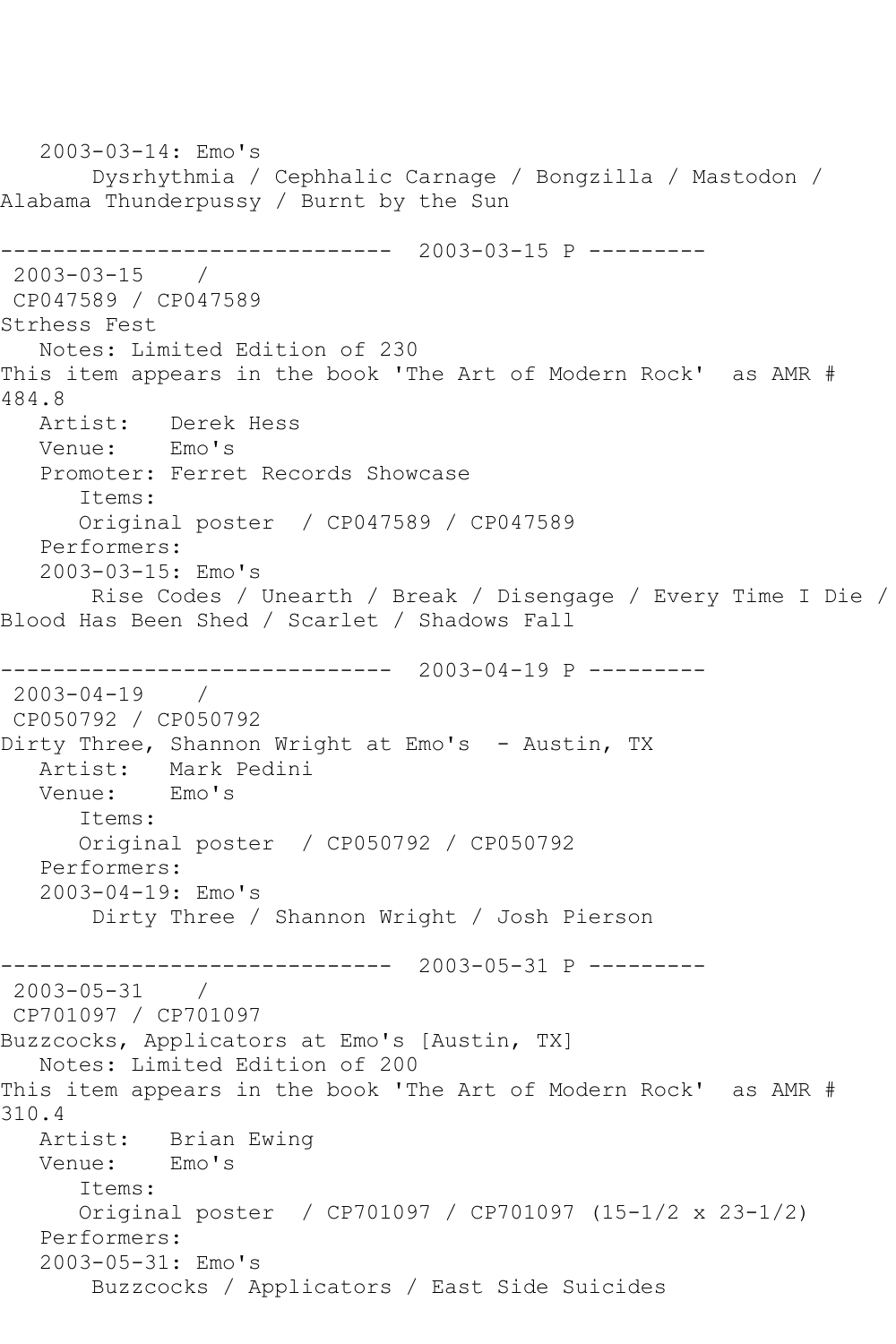------------------------------ 2003-09-16 P --------- 2003-09-16 / CP052620 / CP052620 Mogwai, And You Will Know Us By the Trail of Dead at Emo's - Austin, TX Artist: Jermaine Rogers<br>Venue: Emo's Venue: Items: Original poster / CP052620 / CP052620 Performers: 2003-09-16: Emo's Mogwai / And You Will Know Us By the Trail of Dead ------------------------------ 2003-09-16 P --------- 2003-09-16 / CP052621 / CP052621 Mogwai, And You Will Know Us By the Trail of Dead at Emo's - Austin, TX Artist: Jermaine Rogers<br>Venue: Emo's Venue: Items: Original poster / CP052621 / CP052621 Performers: 2003-09-16: Emo's Mogwai / And You Will Know Us By the Trail of Dead ------------------------------ 2003-09-29 P --------- 2003-09-29 / CP700249 / CP700249 Turbonegro at Emo's [Austin, TX] Notes: This item appears in the book 'The Art of Modern Rock' as AMR # 036.3 Artist: Jared Connor Venue: Emo's Items: Original poster / CP700249 / CP700249 (25-1/2 x 16) Performers: 2003-09-29: Emo's Turbonegro ------------------------------ 2003-09-29 P --------- 2003-09-29 / CP700256 / CP700256 Turbonegro at Emo's [Austin, TX] Notes: Limited Edition of 150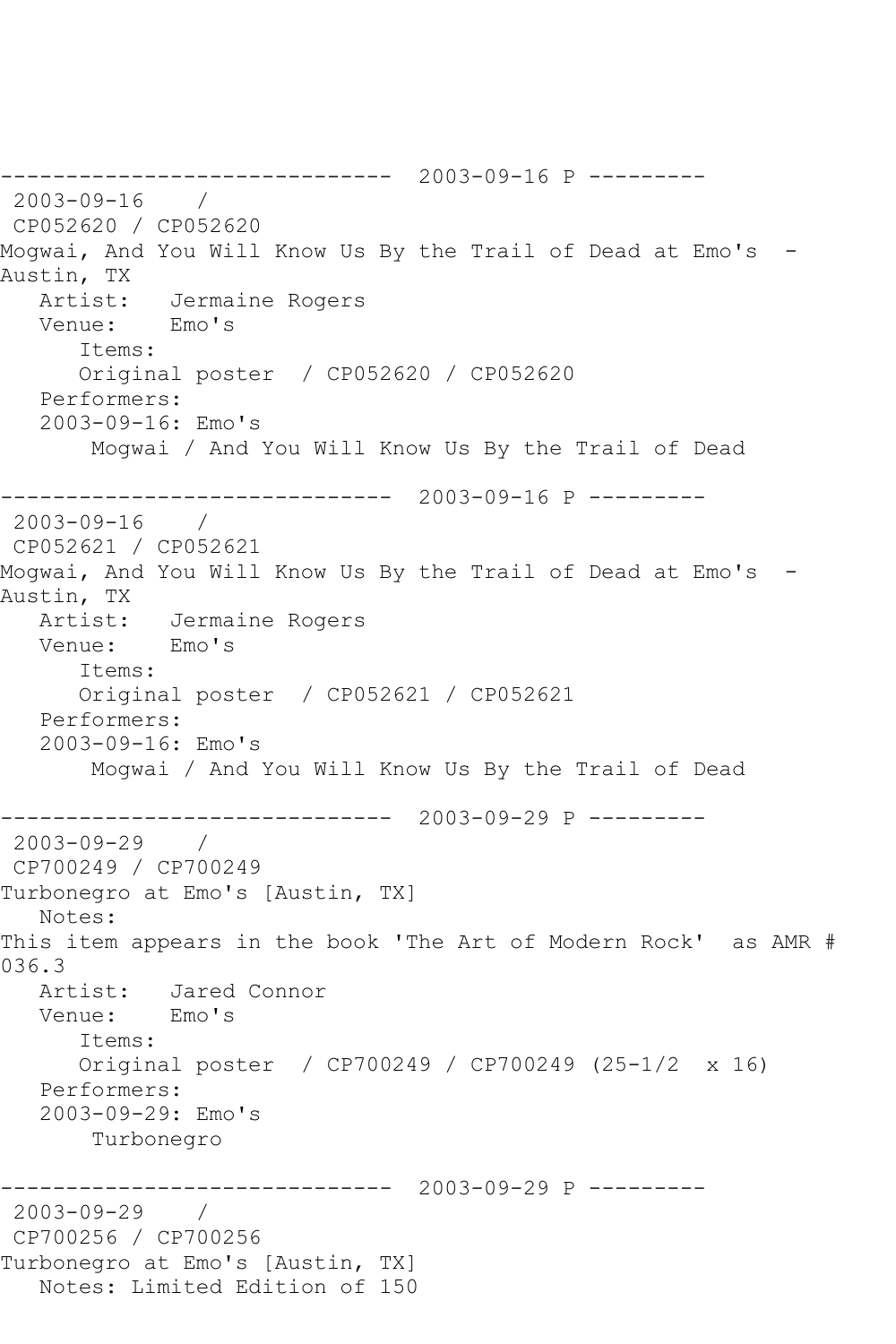This item appears in the book 'The Art of Modern Rock' as AMR # 037.3 Artist: Billy Bishop<br>Venue: Emo's Venue: Items: Original poster / CP700256 / CP700256 (16 x 26) Performers: 2003-09-29: Emo's Turbonegro ------------------------------ 2003-09-29 P --------- 2003-09-29 / CP701090 / CP701090 Turbonegro at Emo's [Austin, TX] Notes: Signed Limited Edition of 300 This item appears in the book 'The Art of Modern Rock' as AMR # 309.2 Artist: Brian Ewing Venue: Emo's Items: Original poster / CP701090 / CP701090 (18 x 24) Performers: 2003-09-29: Emo's Turbonegro ------------------------------ 2004-03-17 P --------- 2004-03-17 / CP052642 / CP052642 SXSW 2004 at Emo's - Austin, TX Benefit: Artist: Jermaine Rogers Venue: Emo's Items: Original poster / CP052642 / CP052642 Performers: 2004-03-17 2004-03-20: Emo's ------------------------------ 2004-04-29 P ---------  $2004 - 04 - 29$  / CP701808 / CP701808 Andrew W.K., No Motive at Emo's [Austin, TX] Notes: Two Color Silkscreen. Limited Edition of 100 Artist: Todd Slater Venue: Emo's Items: Original poster / CP701808 / CP701808 (24 x 24)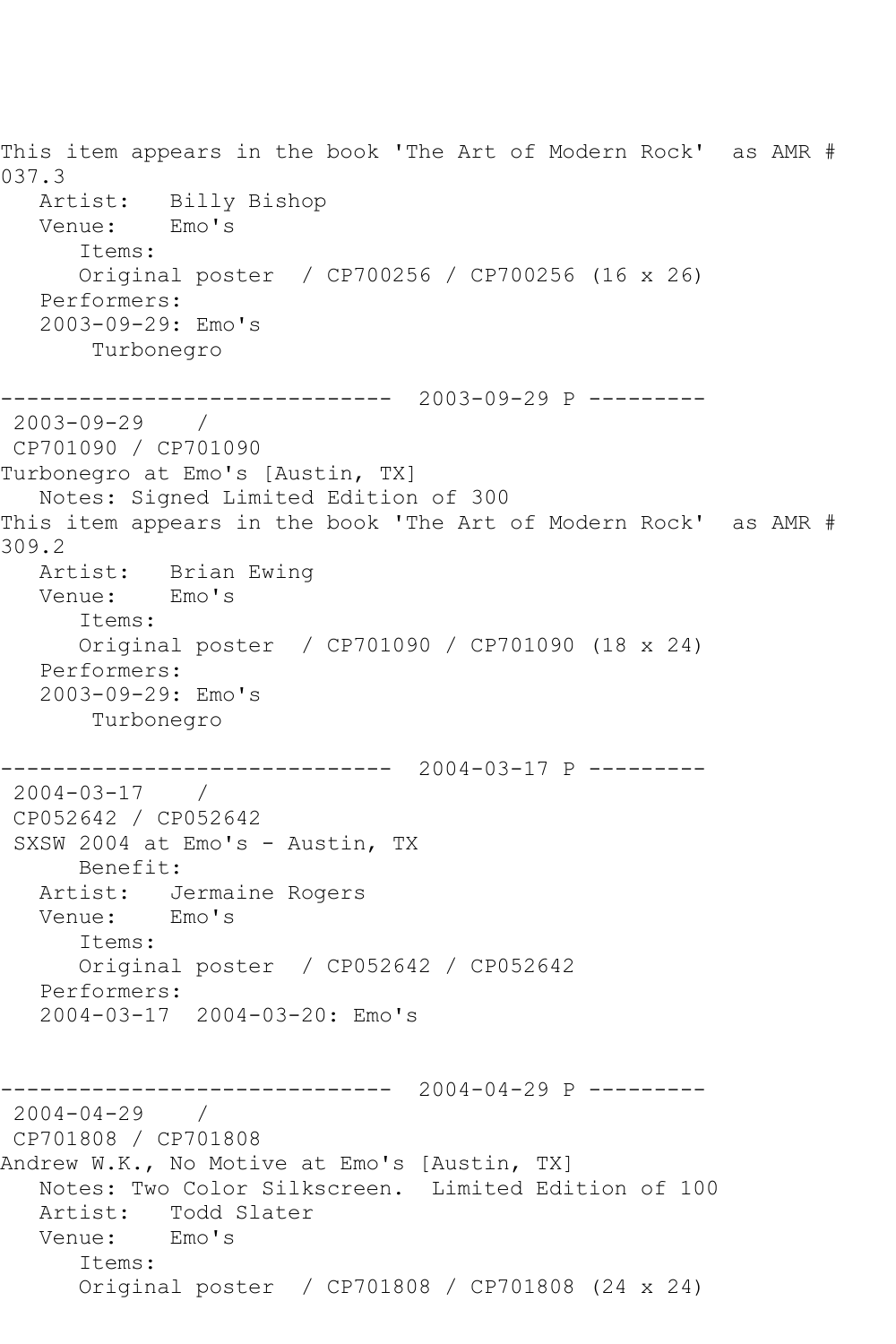Performers: 2004-04-29: Emo's Andrew W.K. / No Motive / Chronic Future ------------------------------ 2004-06-25 P --------- 2004-06-25 / CP701801 / CP701801 MC5 at Emo's [Austin, TX] Notes: Four Color Silkscreen Flo Inks. Limited Edition of 100 Artist: Todd Slater Venue: Emo's Items: Original poster / CP701801 / CP701801 (23 x 32) Performers: 2004-06-25: Emo's MC<sub>5</sub> ------------------------------ zzzz-01-29 P -------- zzzz-01-29 / CP050790 / CP050790 Mona Jane, Octopus Project at Emo's – Austin, TX<br>Artist: Mark Pedini Mark Pedini<br>Emo's Venue: Items: Original poster / CP050790 / CP050790 Performers:  $zzzz-01-29:$  Emo's Mona Jane / Octopus Project / I Love You But I've Chosen Darkness ------------------------------ zzzz-01-31 P -------- zzzz-01-31 f / CP052614 / CP052614 And You Will Know Us By the Trail of Dead at Emo's - Austin, TX Artist: Jermaine Rogers Venue: Emo's Items: Original poster / CP052614 / CP052614 Performers: zzzz-01-31 fri zzzz-02-01 sat: Emo's And You Will Know Us By the Trail of Dead ------------------------------ zzzz-02-22 P --------zzzz-02-22 / CP050794 / CP050794 Good Life, Rilo Kiley at Emo's - Austin, TX Artist: Mark Pedini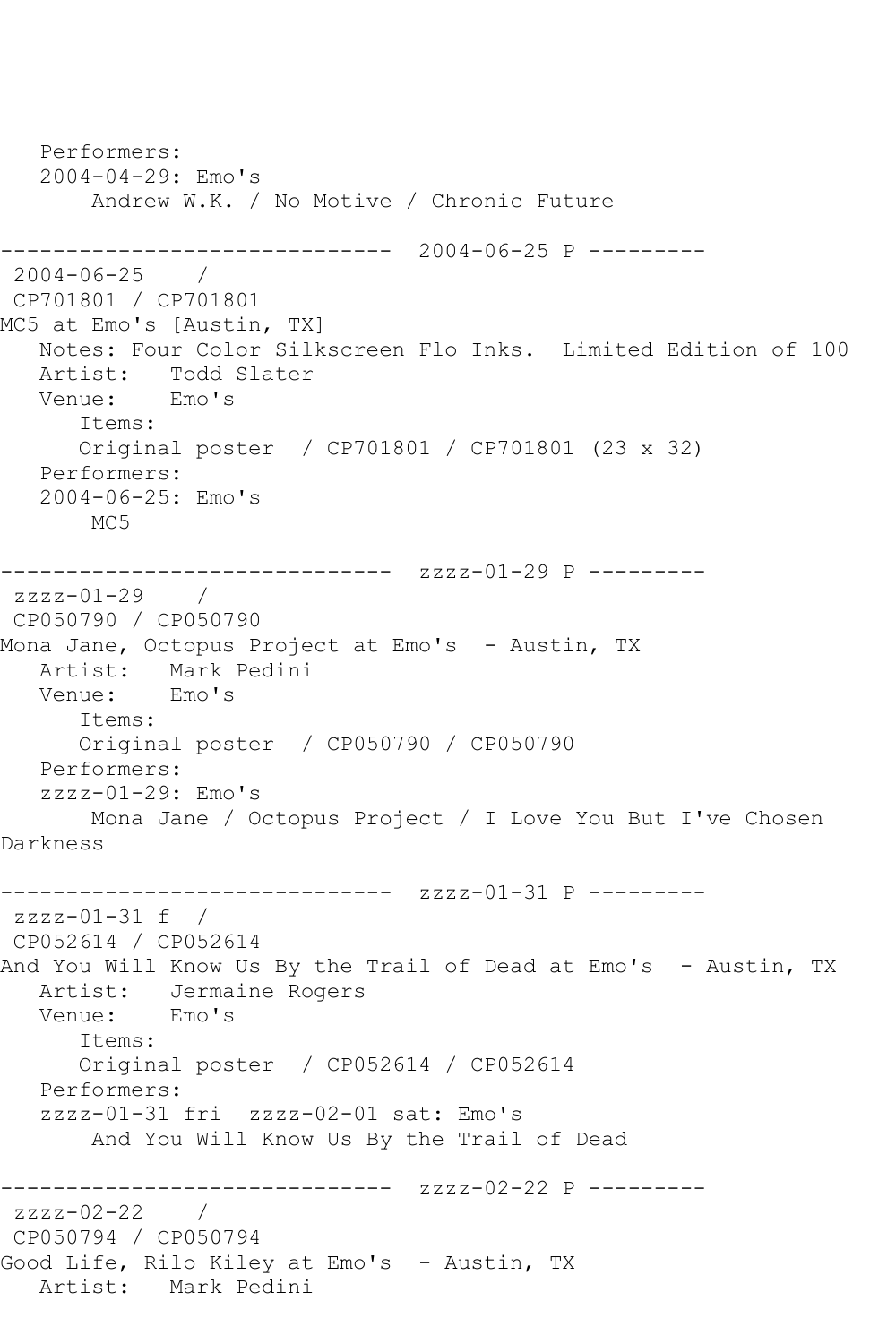Venue: Emo's Items: Original poster / CP050794 / CP050794 Performers:  $zzzz-02-22:$  Emo's Good Life / Rilo Kiley / Mayday ------------------------------ zzzz-03-05 P -------- zzzz-03-05 / CP052486 / CP052486 Donnas, Smugglers at Emo's - Austin, TX Artist: Jermaine Rogers<br>Venue: Emo's Venue: Items: Original poster / CP052486 / CP052486 Performers: zzzz-03-05: Emo's Donnas / Smugglers / Plus Ones ------------------------------ EMO zzzz-03-14 P -------- zzzz-03-14 / EMO CP030733 / NM10682 Schatzi, Promise Ring at Emo's - Austin, TX Artist: Jermaine Rogers Venue: Emo's Items: Original poster EMO / CP030733 / NM10682 (15 x 20) Performers: zzzz-03-14: Emo's Schatzi / Promise Ring / Luna / Stratford 4 / seaworthy ------------------------------ zzzz-03-14 P --------  $zzzz-03-14$  / CP052590 / CP052590 Promise Ring, Schatzi at Emo's - Austin, TX Artist: Jermaine Rogers<br>Venue: Emo's Venue: Items: Original poster / CP052590 / CP052590 Performers:  $zzzz-03-14$ : Emo's Promise Ring / Schatzi / Luna / Stratford 4 / seaworthy ------------------------------ zzzz-03-14 P -------- zzzz-03-14 w / CP052554 / CP052554 2001 SXSW at Emo's - Austin, TX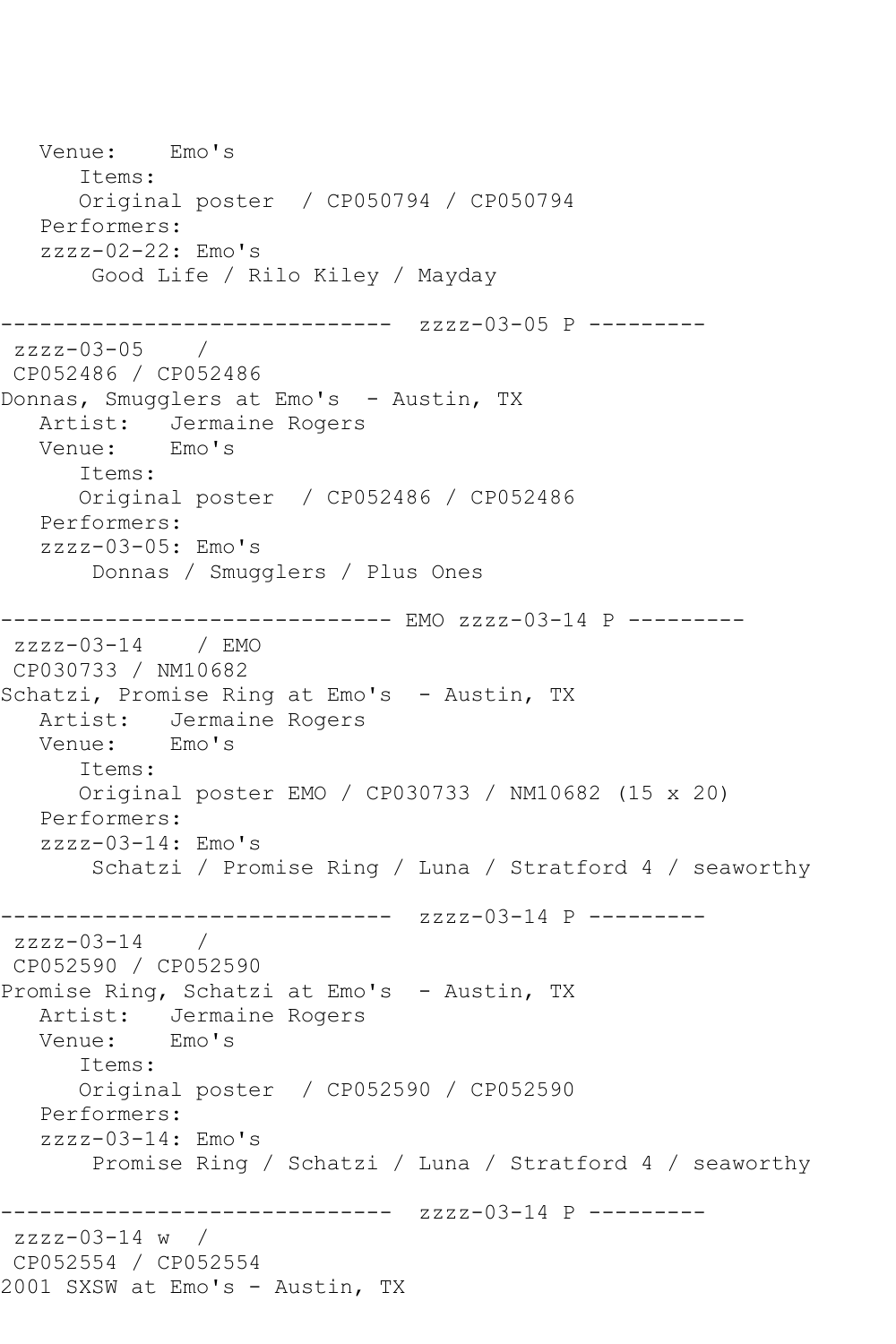Benefit: 2001 SXSW Artist: Jermaine Rogers Venue: Emo's Items: Original poster / CP052554 / CP052554 Performers: zzzz-03-14 wed zzzz-03-17 sat: Emo's ------------------------------ zzzz-03-15 P -------- zzzz-03-15 s / CP051864 / CP051864 Sub Pop at Red Eyed Fly Artist: Jeff Kleinsmith Venue: Red Eyed Fly Items: Original poster / CP051864 / CP051864 Performers: zzzz-03-15 sat: Red Eyed Fly Sub Pop zzzz-03-12 wed: Emo's Sub Pop zzzz-03-14 fri: Emo's Sub Pop zzzz-03-15 sat: Emo's Sub Pop ------------------------------ EMO zzzz-03-17 P -------- zzzz-03-17 / EMO CP030743 / NM10692 T.S.O.L., Murder City Devils at Emo's - Austin, TX Artist: Lindsey Kuhn<br>Venue: Emo's Venue: Items: Original poster EMO / CP030743 / NM10692 Performers: zzzz-03-17: Emo's T.S.O.L. / Murder City Devils / Dillinger / Escape Plan ------------------------------ zzzz-03-18 P -------- zzzz-03-18 / CP051377 / CP051377 Gay, Butler's Chaps at Emo's - Austin, TX Artist: Serigraphie Populaire<br>Venue: Emo's Venue: Promoter: Ace Fu Records / Stop Smiling Spectre Music / GSL Records / Mint Records / Serip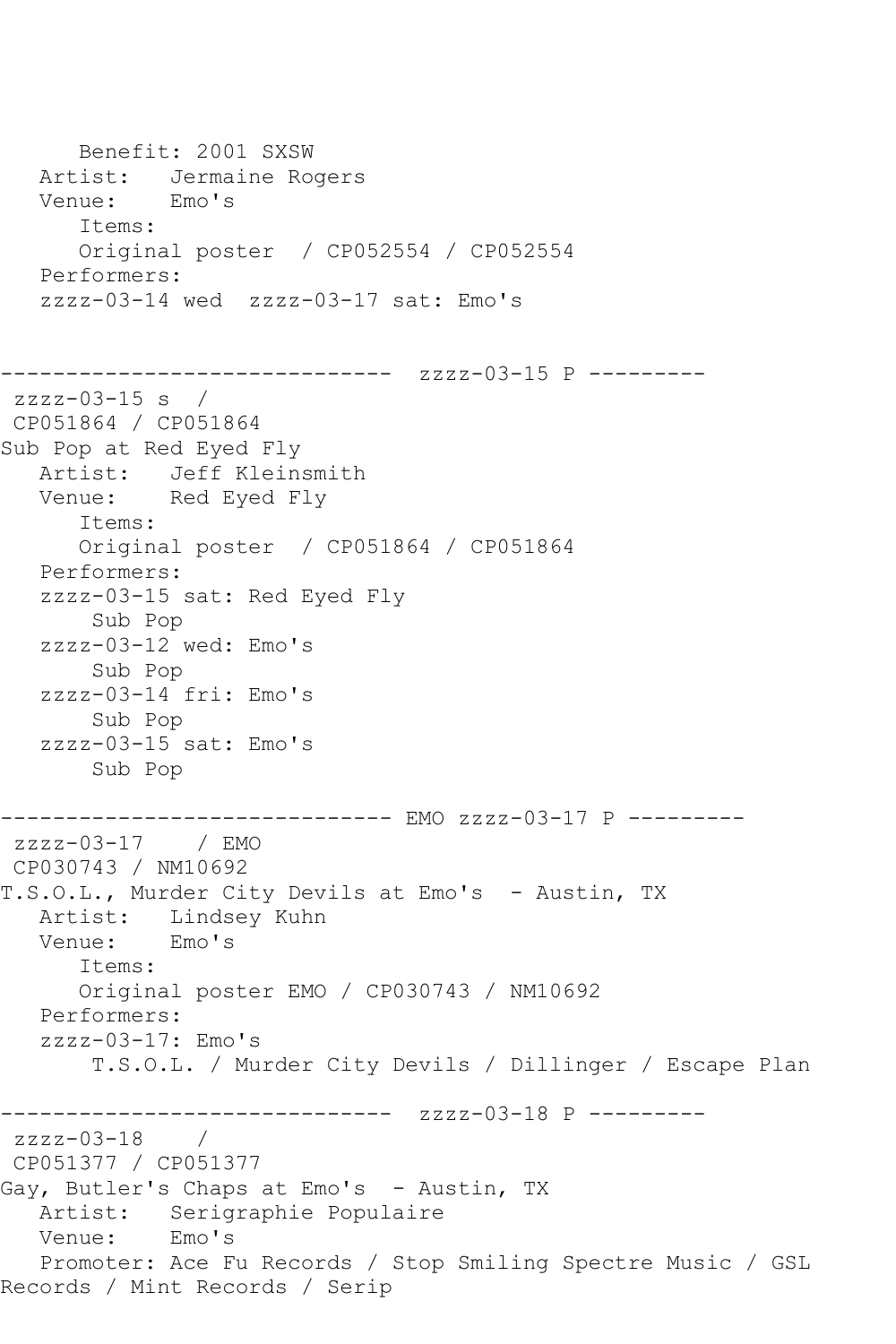Items: Original poster / CP051377 / CP051377 Performers: zzzz-03-18: Emo's Gay / Butler's Chaps / Carolyn Mark / Of Figer May / Year Future / Albatross / Go Go Go / Air Heart ------------------------------ zzzz-03-21 P -------- zzzz-03-21 / CP052546 / CP052546 Propagandhi, Avail at Emo's - Austin, TX Artist: Jermaine Rogers<br>Venue: Emo's Venue: Items: Original poster / CP052546 / CP052546 Performers: zzzz-03-21: Emo's Propagandhi / Avail / Hotwater Music / Leatherface / J Church / Fabulous Disaster ------------------------------ zzzz-05-27 P -------- zzzz-05-27 t / CP050789 / CP050789 Orange Mothers, Jerm Pollet at Emo's - Austin, TX Artist: Mark Pedini<br>Venue: Emo's Venue: Items: Original poster / CP050789 / CP050789 Performers: zzzz-05-27 thu: Emo's Orange Mothers / Jerm Pollet / Daniel Johnston / Panty Lions ------------------------------ zzzz-05-29 P --------  $zzzz-05-29$ CP060076 / CP060076 Kill Dozer, Texico at Emos Artist: Bolton<br>Venue: Emo's Venue: Items: Original poster / CP060076 / CP060076 (16-2/8 x 23) Performers: zzzz-05-29: Emo's Kill Dozer / Texico / No Future ------------- zzzz-06-01 P --------zzzz-06-01 / CP052581 / CP052581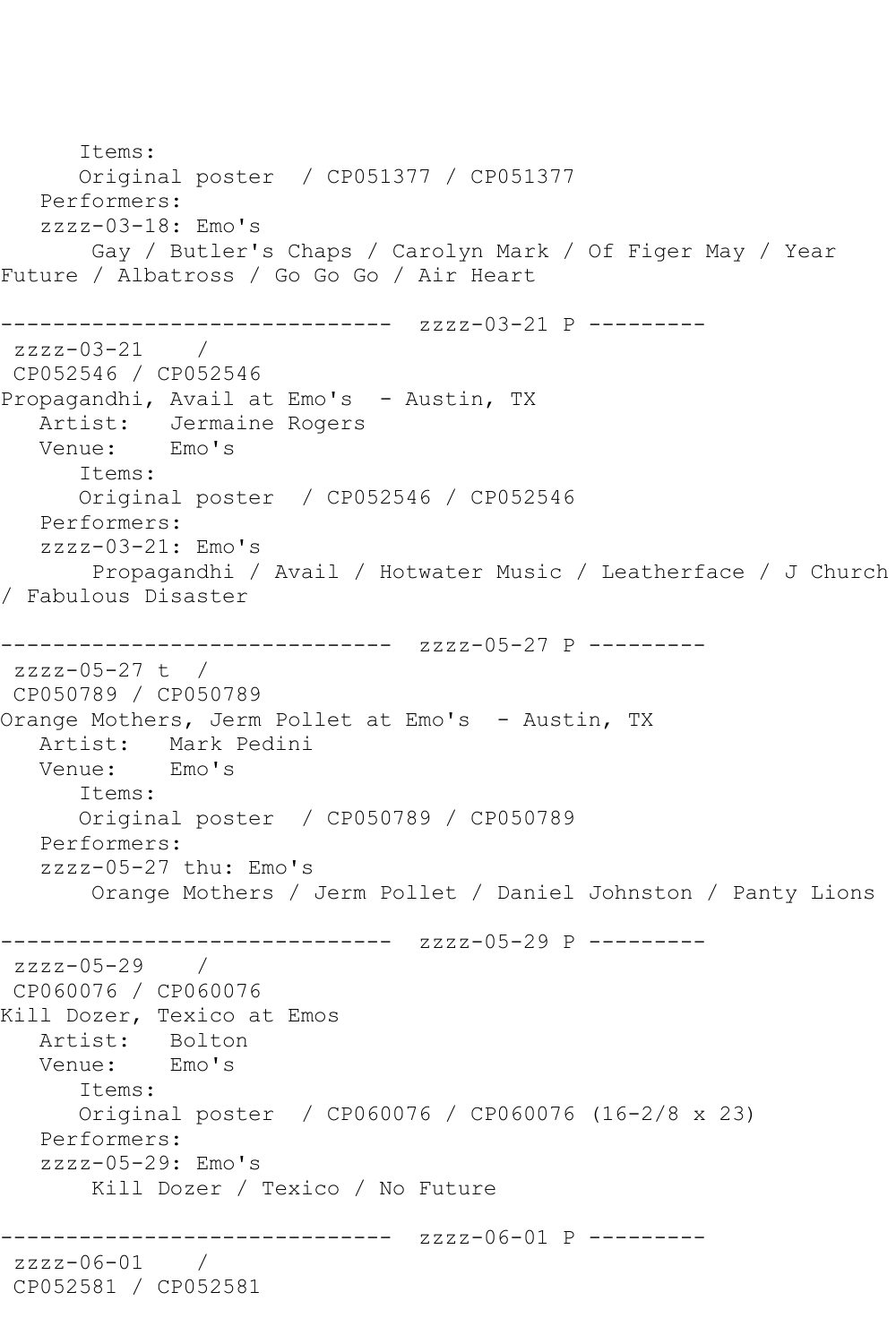Impossibles, Schatzi at Emo's - Austin, TX Artist: Jermaine Rogers Venue: Emo's Items: Original poster / CP052581 / CP052581 Performers: zzzz-06-01: Emo's Impossibles / Schatzi / Recover ------------------------------ EMO zzzz-06-14 P -------- zzzz-06-14 / EMO CP030940 / NM10889 Dropkick Murphys, Bouncing Souls at Emo's - Austin, TX<br>Venue: Emo's Venue: Items: Original poster EMO / CP030940 / NM10889 (26 x 10) Performers: zzzz-06-14 zzzz-06-17: Emo's Dropkick Murphys / Bouncing Souls / Dwarves ------------------------------ EMO zzzz-06-14 P -------- zzzz-06-14 / EMO CP030484 / NM10433 MR. Bungle, Secret Chiefs 3 at Emo's - Austin, TX Artist: Jermaine Rogers<br>Venue: Emo's Venue: Items: Original poster EMO / CP030484 / NM10433 (26 x 10) Performers: zzzz-06-14: Emo's MR. Bungle / Secret Chiefs 3 ------------------------------ zzzz-09-15 P --------  $zzzz=09-15$ CP052561 / CP052561 White Stripes, Green Hornets at Emo's - Austin, TX Artist: Jermaine Rogers Venue: Emo's Items: Original poster / CP052561 / CP052561 Performers: zzzz-09-15: Emo's White Stripes / Green Hornets / Young Heart Attack ------------------------------ zzzz-10-03 P -------- zzzz-10-03 / CP050793 / CP050793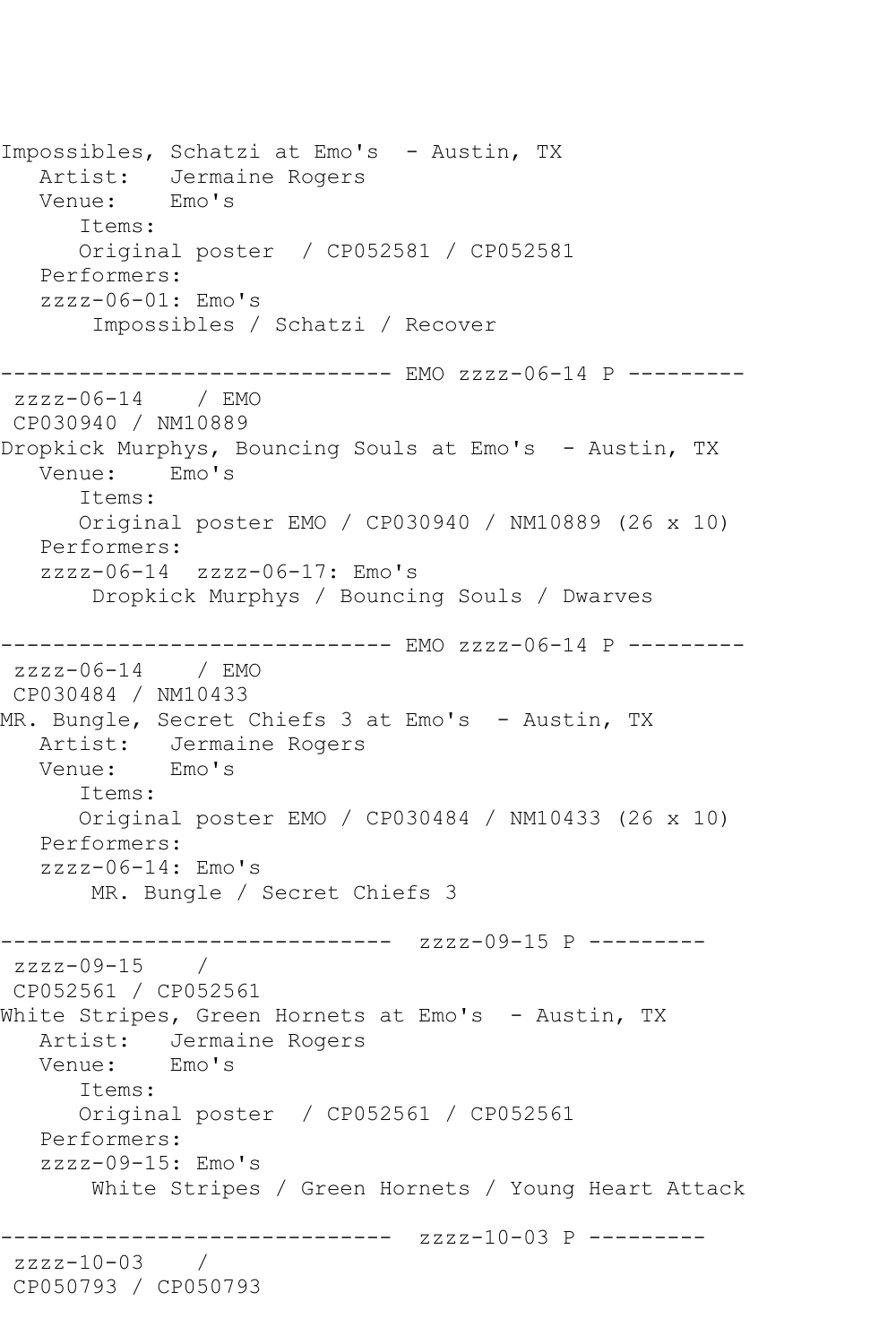Fake Brain, Captured by Robots at Emo's - Austin, TX Artist: Mark Pedini<br>Venue: Emo's Venue: Items: Original poster / CP050793 / CP050793 Performers: zzzz-10-03: Emo's Fake Brain / Captured by Robots ------------------------------ EMO zzzz-10-13 P -------- zzzz-10-13 / EMO CP030727 / NM10676 Quasi, Ted Leo and the Pharmacists at Emo's - Austin, TX Artist: Jermaine Rogers<br>Venue: Emo's Venue: Items: Original poster EMO / CP030727 / NM10676 (21 x 32) Performers:  $zzzz-10-13$ : Emo's Quasi / Ted Leo and the Pharmacists / Magic Musician ------------------------------ zzzz-10-13 P --------  $zzzz-10-13$  / CP052547 / CP052547 Quasi at Emo's - Austin, TX Artist: Jermaine Rogers Venue: Emo's Items: Original poster / CP052547 / CP052547 Performers: zzzz-10-13: Emo's Quasi ------------------------------ zzzz-10-20 P -------- zzzz-10-20 / CP050791 / CP050791 Lightning Bolt, USA is a Monster at Emo's - Austin, TX Artist: Mark Pedini<br>Venue: Emo's Venue: Items: Original poster / CP050791 / CP050791 Performers: zzzz-10-20: Emo's Lightning Bolt / USA is a Monster / Kimbo ------------------------------ EMO zzzz-12-04 P -------- zzzz-12-04 / EMO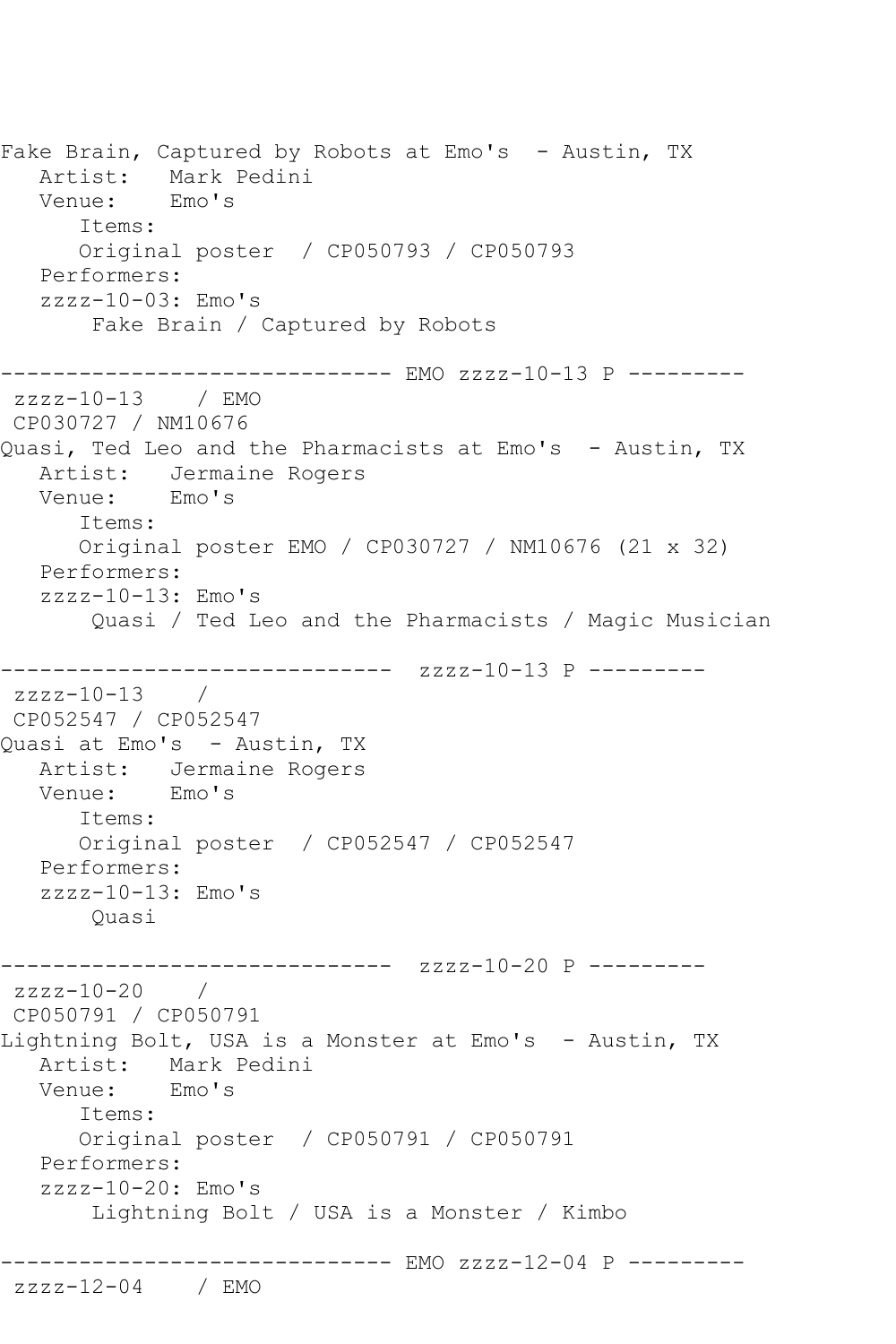```
CP030710 / NM10659
Electric Frankenstein, Ritchie Whites at Emo's  – Austin, TX<br>Venue:    Emo's
  Venue:
       Items:
       Original poster EMO / CP030710 / NM10659 (11 x 17)
   Performers:
   zzzz-12-04: Emo's
        Electric Frankenstein / Ritchie Whites
------------------------------ zzzz-12-04 P ---------
zzzz - 12 - 04CP052495 / CP052495
Electric Frankenstein, East Side Suicides at Emo's - Austin, TX
  Artist: Jermaine Rogers<br>Venue: Emo's
  Venue:
       Items:
       Original poster / CP052495 / CP052495
   Performers:
   zzzz-12-04: Emo's
        Electric Frankenstein / East Side Suicides / Ritchie Whites
------------------------------ EMO zzzz-12-31 P ---------
zzzz-12-31 / EMO 
CP030716 / NM10665
Man or Astroman?, Supagroup at Emo's - Austin, TX
   Venue: Emo's
       Items:
       Original poster EMO / CP030716 / NM10665 (36 x 24)
   Performers:
   zzzz-12-31: Emo's
       Man or Astroman? / Supagroup / Riverboat Gamblers / Knife in 
the Water / Daniel Johnston / Shannon Wright / Pearly Gates
------------------------------ EMO zzzz-zz-zz P ---------
zzzz-zz-zz / EMO 
CP025037 / CP025037
Jesus Christ Superfly at Emo's - Austin, TX
  Artist: Frank Kozik<br>Venue: Emo's
  Venue:
   Promoter: Rise Records
       Items:
       Original poster EMO / CP025037 / CP025037
   Performers:
    zzzz-zz-zz: Emo's
        Jesus Christ Superfly
------------------------------ zzzz-zz-zz P ---------
```